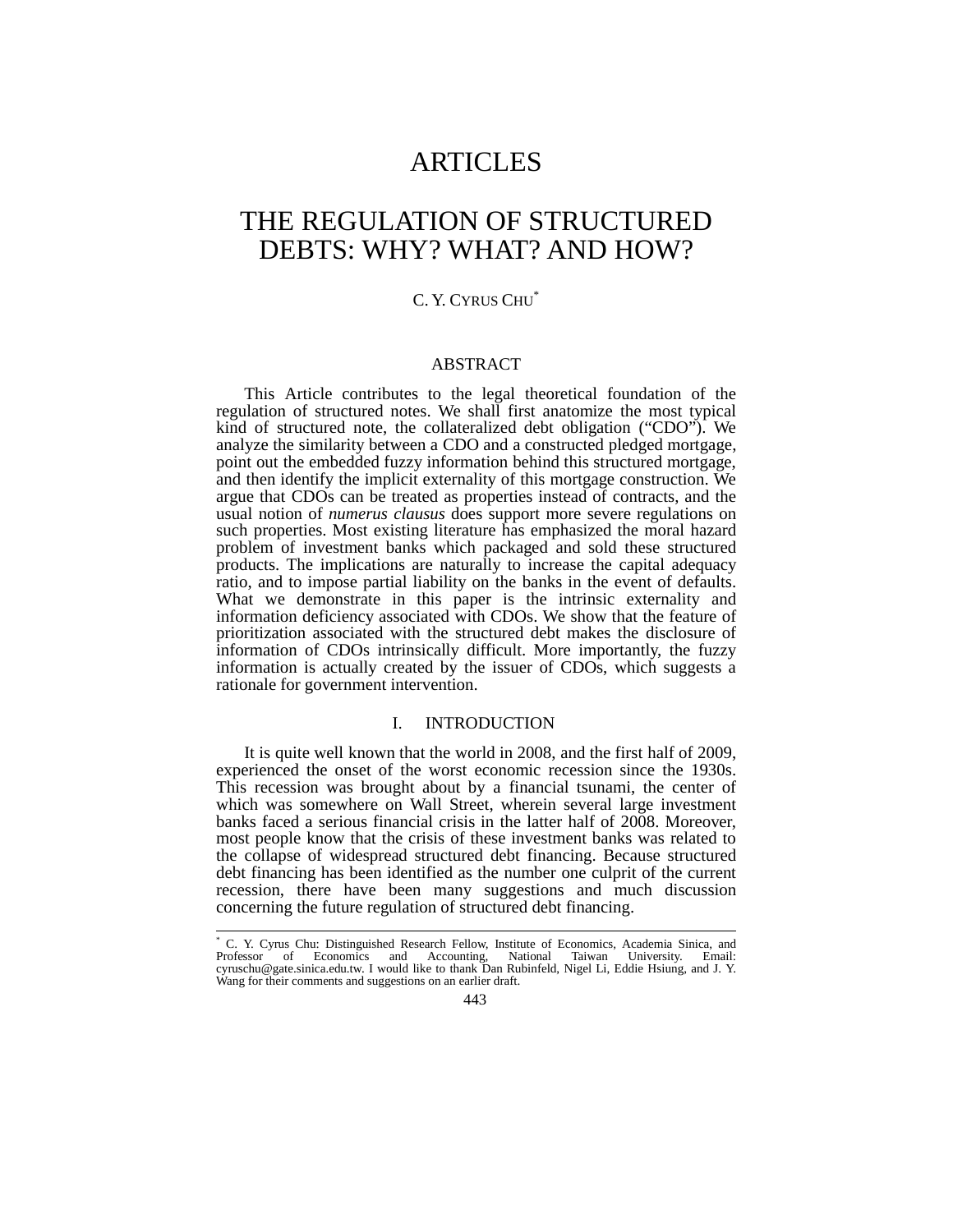This Article contributes to the legal theoretical foundation of such regulations. We shall first anatomize the most typical kind of structured debt, the collateralized debt obligation ("CDO"). We analyze the similarity between a CDO and a *constructed pledged mortgage*, point out the embedded fuzzy information behind this structured mortgage, and then identify the implicit externality of this mortgage construction. We argue that the feature of prioritization associated with the structured debt makes the disclosure of CDO information intrinsically difficult—if not impossible, and the externality of it suggests room for government intervention. Most existing literature has emphasized the moral hazard problem of investment banks which packaged and sold these structured products. The implications are naturally to increase the capital adequacy ratio, and to impose partial liability on the banks in the event of defaults. What we add in this paper is the intrinsic externality and information deficiency associated with CDOs. We argue that CDOs can be treated as properties instead of contracts, and that the usual notion of law supports more severe regulations on such properties.

This paper is arranged as follows. In section I, we briefly review what happened in 2008 and how the financial side and the real estate market mutually influenced each other to cause the global economic crisis. Sections II and III scrutinize the CDO from a legal perspective. We argue that CDO is typically a constructed mortgage based on a pool of assets which, because of its prioritization design, *creates* much more information than the original features of assets in this pool; these missing pieces of information are not only risks to bond-buyers, but also risks to the selling banks. Thus, it is not that the regulatory agency requires the banks to disclose information to bond-buyers, but rather requires them to tell the public exactly what kind of risks are created and embodied in the financial products they are selling. Section IV points out the implicit externality associated with a CDO—the aggregate system risk. Based on the analyses of sections II, III and IV, we are able to propose suggestions in section V for the possible regulation of CDOs in the future. The final section concludes our arguments.

#### A. WHAT HAPPENED IN 2008?

From the beginning of 2007, some unpleasant news started to surface in the financial market. In February 2007, HSBC wrote down its holdings of bad loans by the amount of  $$10.5$  billion.<sup>1</sup> Bear Stearns, one of the pioneers in structured finance, in June 2007 announced that it pledged up to \$3.2 billion of loans to bail out one of its hedge funds, the Bear Stearns High-Grade Structured Credit Fund, which collapsed because of its bad bets on subprime mortgages.<sup>2</sup> Lehman Brothers, at that time the biggest underwriter of U.S. bonds backed by mortgages, closed its subprime lending unit, BNC Mortgage LLC, in August 2007, due to an unexpected

<sup>&</sup>lt;sup>1</sup> Lee Oliver, The week Wall Street went into meltdown, 38 EUROMONEY, September 2007.

<sup>&</sup>lt;sup>2</sup> Julie Creswell and Vikas Bajaj, *\$3.2 Billion Move by Bear Stearns to Rescue Fund*, N.Y TIMES, June 23, 2007, at A1.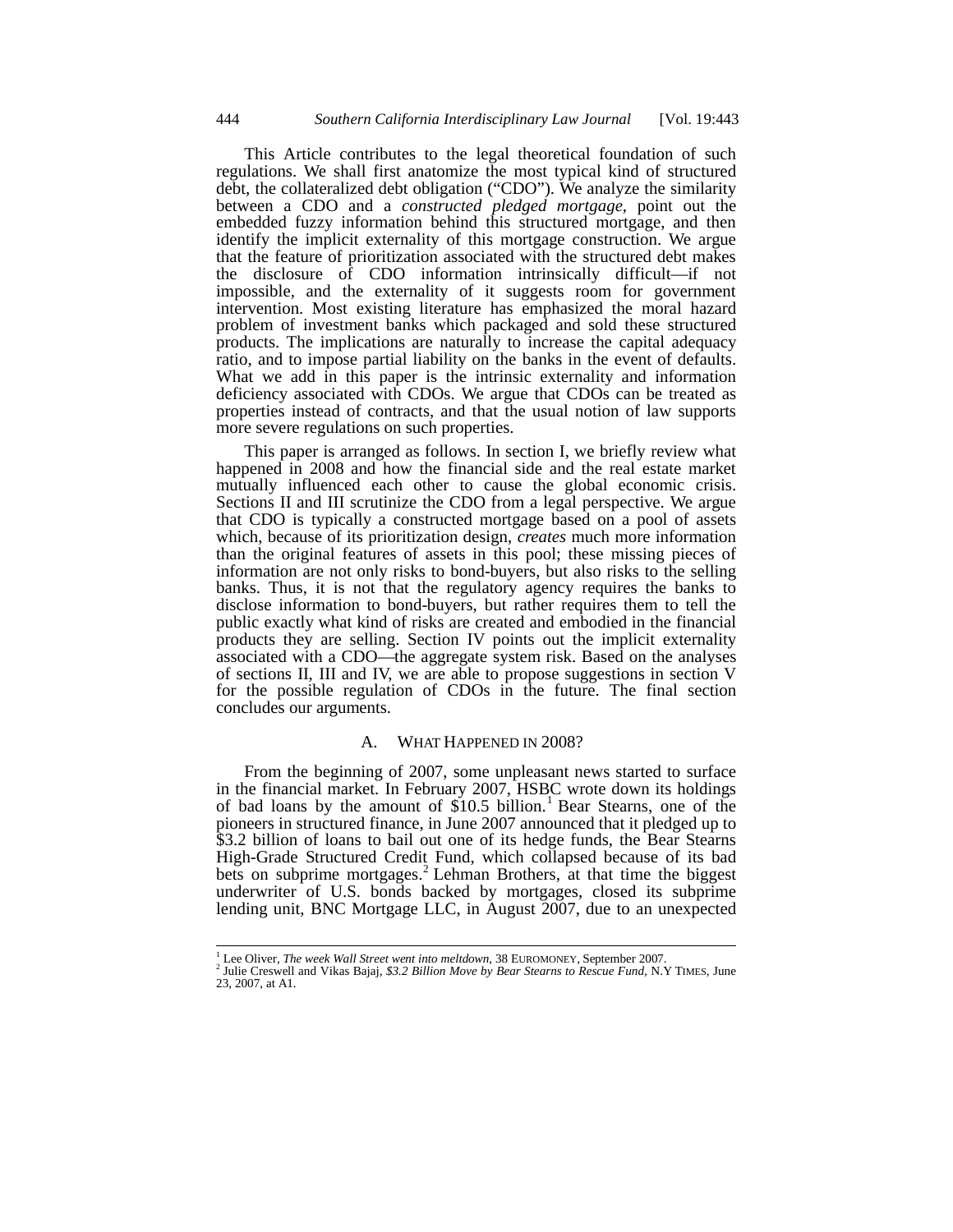loss.<sup>3</sup> Merrill Lynch, one of the most successful investment banks in the past decade, reported in October 2007 that it had the biggest quarterly loss in its ninety-three year history after taking \$8.4 billion of write-downs.<sup>4</sup>

Some hoped that the 2007 write-downs had filled the hole and helped the investment banks weather the crisis; however, by the latter half of 2008, the situation became worse. In August 2008, it was estimated that financial institutions around the world lost around  $$500$  billion.<sup>5</sup> On September 15, 2008, Lehman Brothers filed for Chapter 11 bankruptcy petition for its losses.<sup>6</sup> That move triggered the chain reaction. Thereafter, Merrill Lynch announced that it would be sold to Bank of America.<sup>7</sup> In order to avoid a depression, the U.S. Federal Reserve lowered its interest rate target to a range of 0% to  $0.25\%$  in December 2008;<sup>8</sup> however, market confidence was not restored, such that investment activity was extremely low worldwide. It appeared that the world faced the classical phenomenon of a *liquidity trap* of Keynes.

The above mentioned 2008 events happened in the U.S. were only the tip of the iceberg. In almost all areas of the world, the economic situations were disastrous in 2008. For instance, in the end of September 2008, Iceland's government took control of the country's third-largest bank, Glitnir Bank.<sup>9</sup> The Bank of England and European Central Bank cut the interest rate sharply in the last quarter of 2008, also due to the economic recession.<sup>10</sup> For many East Asian tigers, their export dropped 30%–50% in December. The exact figures can be found in the respective countryspecific statistics.<sup>1</sup>

In witness of the scenario from 2007 to 2008, we find that a new depression emerged and in fact it had extended all over the world. The starting point of the whole event was the investment bank failure in mortgage related financial products, especially the structured finance products. In the next subsection we shall briefly review the investment bank disaster and explain how it happened.

 $\overline{a}$ 

<sup>3</sup> Yalman Onaran, *Lehman Brothers Shuts Down Subprime Unit*, BLOOMBERG, Aug. 22, 2007, http://www.bloomberg.com/apps/news?pid=20601087&sid=a\_jFXHzh0PFc&refer=home.

<sup>4</sup> Bradley Keoun, *Merrill Lynch Reports Loss on \$8.4 Billion Writedown,* BLOOMBERG, Oct. 24, 2007, http://www.bloomberg.com/apps/news?pid=2067000120601087&sid=afYnoCdmTh4M. &refer=home. <sup>5</sup> Yalman Onaran, *Banks' Subprime Losses Top \$500 Billion on Write-downs*, BLOOMBERG, Aug. 12,

<sup>2008,</sup> http://www.bloomberg.com/apps/news?pid=20601087&sid=aSKLfqh2qd9o&refer=worldwide. <sup>6</sup> Yalman Onaran and Christopher Scinta, *Lehman Files Biggest Bankruptcy Case as Suitors Balk*, BLOOMBERG, Sept. 15, 2008,

http://www.bloomberg.com/apps/news?pid=20601087&sid=aSKLfqh2qd9o&refer=worldwide. <sup>7</sup> Matthew Karnitschnig, Carrick Mollenkamp, and Dan Fitzpatrick, *Bank of America Reaches Deal for Merrill*, WALL STREET J., Sept. 14, 2008, at A1.<br><sup>8</sup> Press Release, Board of Governors of the Federal Reserve System (Dec. 16, 2008) (*available at* 

<sup>&</sup>lt;sup>8</sup> Press Release, Board of Governors of the Federal Reserve System (Dec. 16, 2008) (available at http://www.federalreserve.gov/newsevents/press/monetary/20081125b.htm).<br><sup>9</sup> *Iceland Nationalises Glitnir Bank*, BBC NEWS, S

<sup>9</sup> *Iceland Nationalises Glitnir Bank*, BBC NEWS, Sept. 29, 2008, http://news.bbc.co.uk/2/hi/business/7641753.stm. <sup>10</sup> Howard Schneider, *Bank of England, European Central Bank Make Aggressive Cuts in Key Interest*

Rates, WASH. POST, Dec. 5, 2008, at D06, D05.<br><sup>11</sup> For instance, Taiwan's export value declined by 41.9% in December of 2009, before dropping an even deeper 44.1% in January of 2009. See Philip Liu, *Taiwan Business: Despi Currency Depreciation* (2009), Am. Chamer of Com. In Taiwan, http://www.amcham.com.tw/content/view/2700/422/.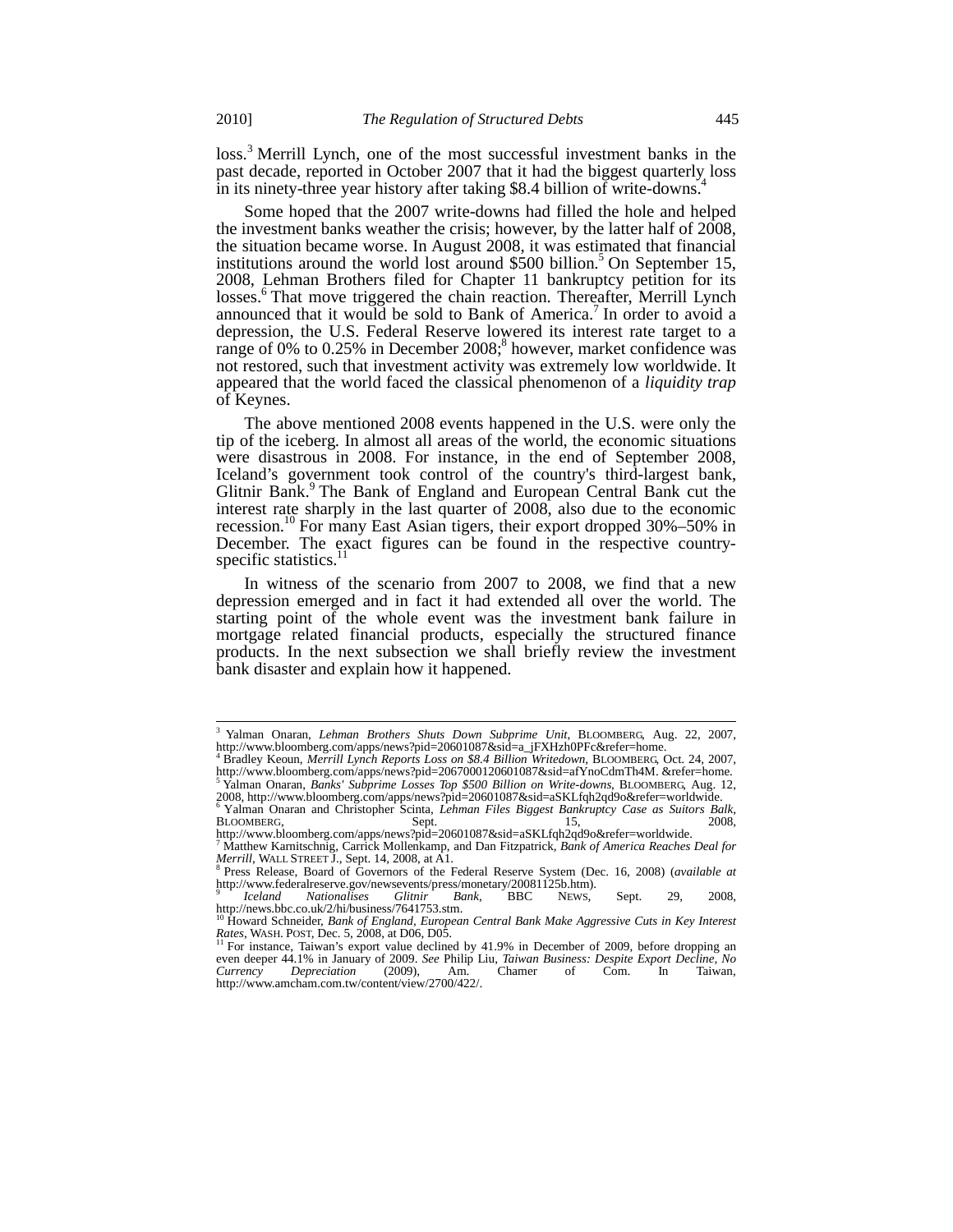## B. THE RISE AND FALL OF STRUCTURED FINANCE

Households or businesses that take out housing loans from banks often put their houses or buildings in the hands of banks as collaterals. The bank that lends out such mortgaged loans certainly faces the risk of default; if some borrowers cannot pay their loan interest or principal in time, the bank often has to sell the assets to maintain liquidity and incur significant capital losses. It is, in fact, a major risk the bank faces.

Thanks to the innovation of various financial instruments, starting from 1980s, banks were able to create securities to pass some of their mortgage risks to the public through the security market. A typical way is to create various asset-backed notes, of which the terms of payments or fees are related to the default events of some mortgages. If some loan borrowers default, that will trigger the payment terms specified in the asset-backed notes, so that the buyers of such notes may get back only part of their principal. When buyers may lose some of their principals in case of default, the banks' default risks are essentially distributed out and shared by these buyers.

To accomplish the risk-sharing role of such securities, the bank first assembles a pool of assets, which is often called a "special purpose vehicle." If the bank only assigns some fixed proportion of risks associated with all assets in the portfolio to the new, structured notes, then these notes are nothing more than a standard proportional pass-through of the asset risks. The credit rating of these asset-backed notes would simply be given by the weighted average rating of the underlying pool of assets. For instance, if the bank divides a house mortgage into 1000 pieces of the original note, then if the house owner defaults, each note will bear 1/1000 of the capital loss incurred.

However, the investment banks on Wall Street did more than this over the past few decades. They often isolated asset risks into tranches,<sup>12</sup> and then prioritized the notes into various slices, with each corresponding to a tier of risk. For instance, if there is a small proportion of housing defaults, then only the slice that faces the first priority risk will face capital loss. When the default proportion of this asset pool increases, the slices of a higher tier of risk will incur losses. This method magnifies the complexity of the transaction, but is in fact the key to financial innovations. The prototype of this kind of asset-backed notes is called the *collateralized debt obligation*.

The CDOs are often classified according to their risk tranches into three categories. The most risky tranche is the one that first absorbs losses, which is called the junior tranche. The least risky tranche, called the senior tranche, is last to absorb losses. Lastly, there is the middle tier, called the mezzanine. Evidently the general public, who is unable to further distribute risks out, is more willing to accept the senior tranche, because it bears relatively less risks. By mid-2007, there were roughly 37,000 kinds of structured notes issued in the U.S., and many of them were top-rated by

<sup>&</sup>lt;sup>12</sup> The word *trenche* is French for slice, section or portion.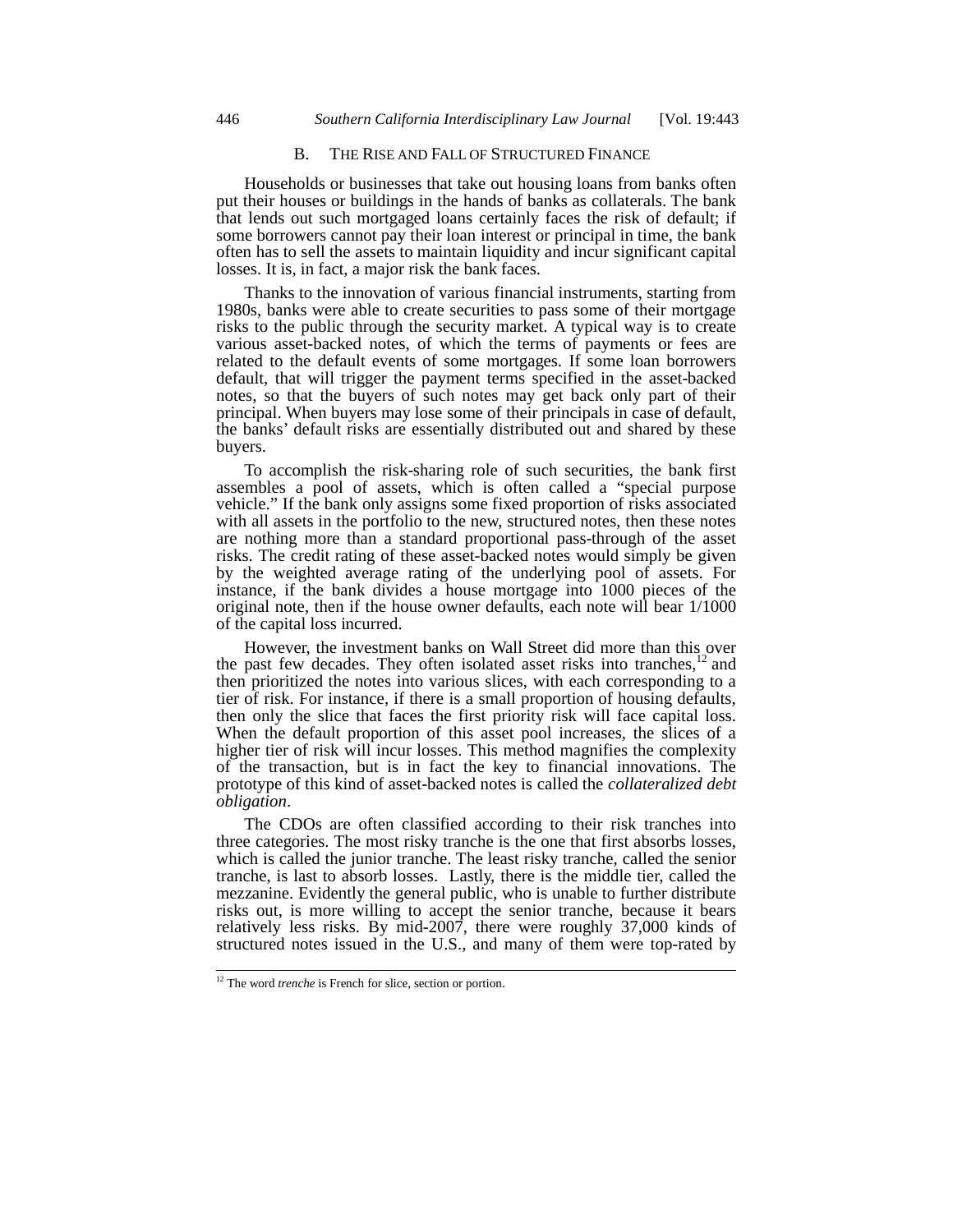credit agencies.<sup>13</sup> According to the rating by Fitch in 2007,<sup>14</sup> 60% of all structured notes were rated AAA, whereas less than 1% of corporate issues were rated AAA. This indicates that these structured notes were deemed "safe" relative to corporate bonds by the public.

The fact that many senior structured notes were well-rated made them popular in the market. By 2001, the value of these asset-pooled notes started to exceed traditional banks. The outstanding structured notes reached 600 trillion by 2007, eleven times that of the world's GDP, compared to the 2.5 trillion a decade ago.<sup>15</sup> The rating agencies such as Moody's Corporation also earned much of their profit from structured finance products. By 2006, Moody's reported 44% of its revenues came from structured notes, and only 32% from the traditional rating business.<sup>16</sup> This seems to suggest that rating agencies and issuers of CDOs are both benefiting from the wide spread of CDOs. Indeed, credit rating agencies are paid by the issuers of securities and thus have a built-in incentive to tailor rating to their clients.

Everything changed in 2008. The new issuance of CDOs suddenly came to a near standstill. By 2008, many banks had high leverage and relied on short-term wholesale of such structured notes to finance their liquidity. Instead of holding loans, banks essentially originated CDOs and distributed the risks out. Put differently, many banks tended to transfer their long-term loans into short-maturity CDOs. The shortage of demand for CDOs in 2008 made banks unable to distribute them, finding themselves holding too much risk and too little liquidity. The credit rating of CDOs also had a huge change in 2008. For instance, it turned out that twentyseven of thirty asset-backed CDOs underwritten by Merrill Lynch had a rating of AAA in 2007, but were suddenly downgraded to junk in  $2008$ <sup>17</sup> Even earlier, Moody's had to downgrade 31% of their CDOs, and many of which were originally  $AAA$ -rated.<sup>18</sup> By mid-2008, the structured finance activity was essentially frozen.

## C. THE FEED-BACK IMPACT ON REAL ESTATE

The collapse of the asset-backed structured note market and the investment banking business certainly had their real-side impact. Among many other things, we mention one important channel with respect to which the spillover effect is typical. Because a substantial part of the mortgage risk is born by the public buyer of CDOs, banks had less and less

<sup>&</sup>lt;sup>13</sup> Saskia Scholtes and Richard Beales, *Top Rating Proving Crucial to Structured Finance Sector*, FIN. TIMES, May 17, 2007, at 41. 14 *Inside the Ratings: What Credit Rating Mean*, FITCH RATINGS 5 (Aug. 2007),

http://www.fitchratings.com.br/ytmr0608.pdf. <sup>15</sup> *When Fortune Frowned*, ECONOMIST, Oct. 11, 2008, at 8; CFA Society of the UK, IMC OMC Update

on the consequences of the financial crisis 2007/8, (*available at*

http://www.cfauk.org/assets/88/Market\_downturn\_and\_risk.pdf)*.* <sup>16</sup> Joshua Coval, Jakub Juruk, and Erik Stafford, *The Economics of Structured Finance*, 23.1 J. OF ECON. PERSPECTIVES 3, 4–5 (2009).<br><sup>17</sup> Susanne Craig, Randall Smith and Serena Ng, *Merrill Aims to Raise Billions More: Firms Dump* 

*Mortgage Assets as Crisis Drags on; Another Big Write-Down, WALL STREET J., July 29, 2008, at A1.* <sup>18</sup> *Basel Committee on Banking Supervision, Credit Risk Transfer: Developments from 2005 to 2007 12–* 

*<sup>13</sup>* (Mar. 2008), *available at* http://www.bis.org/publ/joint21.pdf (last visited Mar. 25, 2010).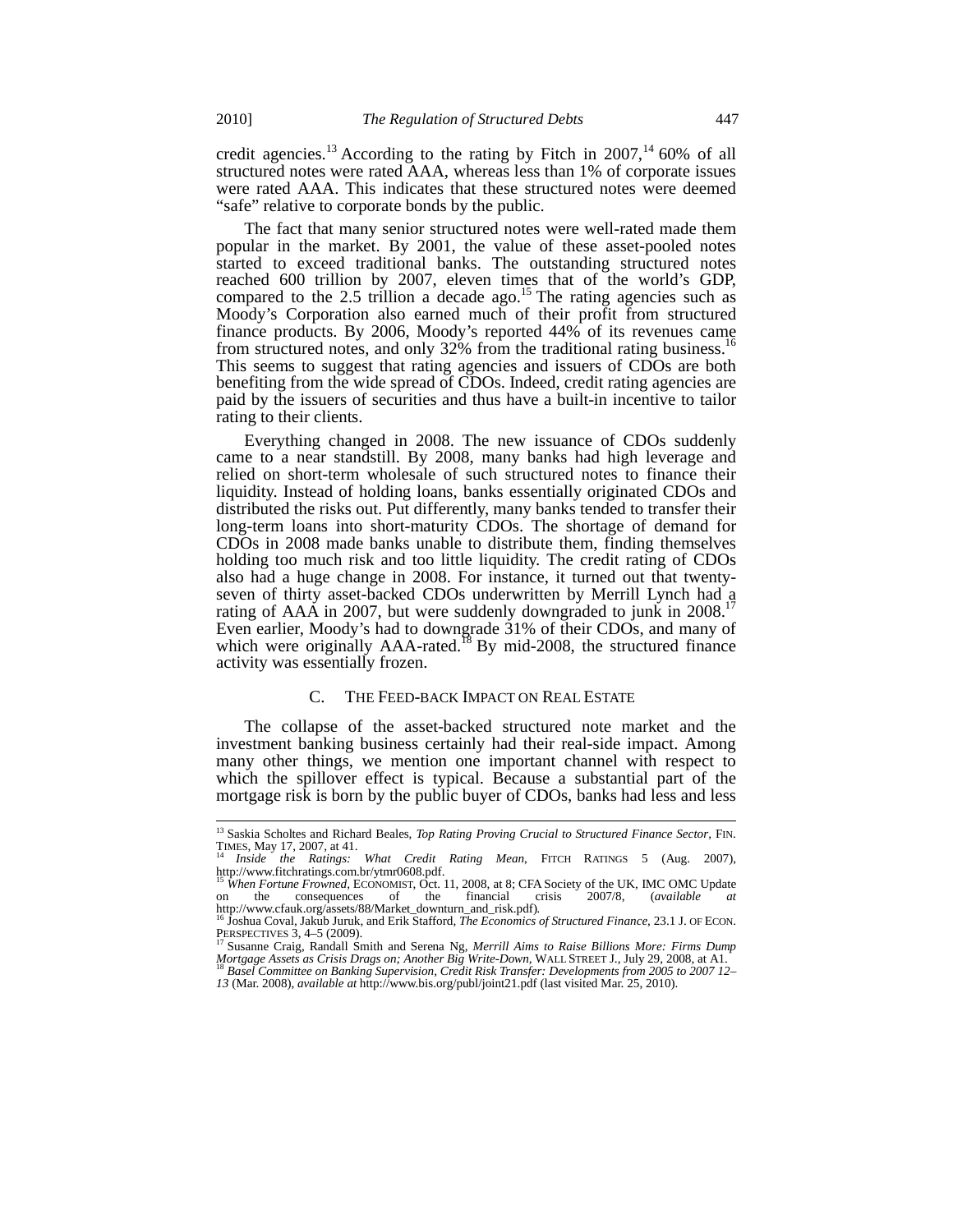incentive to take particular care in credit checks and monitoring. Mortgages were often granted under very loose background checks, and even the "no income, no job or assets" ("NINJA") group was able to obtain loans.<sup>19</sup> Two typical examples were Fannie Mae and Freddie Mac: both were United States government-chartered institutions, and were supposed to be safe. But records show that they actually endorsed many subprime loans.<sup>20</sup> By mid-2008, they securitized a large proportion of their mortgages and had about 1.5 trillion in outstanding bonds with 168 billion in the form of CDOs.

The expansion of mortgages and loosening of loan checks evidently increased the demand for houses, pushed up their prices, and formed a potential housing price bubble. The growing housing prices, ironically, "rationalized" the loose check of credit, because even if the borrower defaulted, the expected value increase of the house might have been good enough to overcome the capital loss incurred while liquidating the defaulted mortgage. In terms of the proportion of household debt relative to disposable incomes, the ratio was 80% in 1986, 100% in 2000, and 140% in 2007.<sup>21</sup> Thus, the prevalence of CDOs expanded the mortgage loans, increased the demand of housing, and pushed up a housing price bubble. When investment banks started to sell their house holdings as they faced liquidity pressure, housing prices started to fall. Then, even relatively healthy banks that provided excessive loans faced a liquidity squeeze, and this in turn made the banks liquidate more assets. The message spread, and some of the originally AAA-rated CDOs defaulted and finally led to the sharp drop of CDO prices.

By the end of 2007, the mortgage-backed securities issuance provided by private sectors began to dry out.<sup>22</sup> By mid-2008, according to the president of Standard & Poor's, Deven Sharma, the structured finance activities were essentially shut down, and were expected to remain so for years.<sup>23</sup> When CDOs could not absorb the loan risks any more, the demand for housing loans could not expand. The estate prices fell, and the housing price bubble burst. The messy uncertainty in global finance also caused the credit crunch among banks worldwide, which suppressed the regular investment finance. Moreover, as their asset value depreciated, consumers decreased their consumption due to the wealth effect.<sup>24</sup> Banks panicked and dared not make loans which suppressed domestic investment demand. For countries that mostly relied on exports, they found their export orders

<sup>19</sup> Markus K. Brunnermeier, *Deciphering the Liquidity and Credit Crunch 2007–2008*, 23.1 J. OF ECON.

PERSPECTIVES 77, 82 (Winter 2009).<br><sup>20</sup> Kimberly Amadeo, Fannie Mae, Freddie Mac and the Subprime Mortgage Crisis,<br>http://useconomy.about.com/od/grossdomesticproduct/tp/Subprime Mortgages FNMA.htm (last http://useconomy.about.com/od/grossdomesticproduct/tp/Subprime\_Mortgages\_FNMA.htm visited Mar. 25, 2010).<br>
<sup>21</sup> Coval, Juruk, and Stafford, *supra* note 16, at 10.<br>
<sup>22</sup> Home Economics, ECONOMIST, Aug. 16, 2008, at 66–67.

<sup>&</sup>lt;sup>23</sup> Joshua D. Coval, Jakub Jurek, and Erik Stafford, *The Economics of Structured Finance* 4-5 (Harvard Business School, Working Paper No. 09-060 2008), *available at* 

http://www.hbs.edu/research/pdf/09-060.pdf.<br><sup>24</sup> The International Monetary Fund estimated that the worldwide losses on debt originated in America (primarily related to mortgages) would reach 1.4 trillion. *See* Craig, Smith, and Ng, *supra* note 17. The wealth effect of consumption is an argument related to Milton Friedman's permanent income hypothesis, which says that the current consumption is affected by one's long term estimates of income and wealth, MILTON FRIEDMAN, A THEORY OF THE CONSUMPTION FUNCTION 20–31 (1957).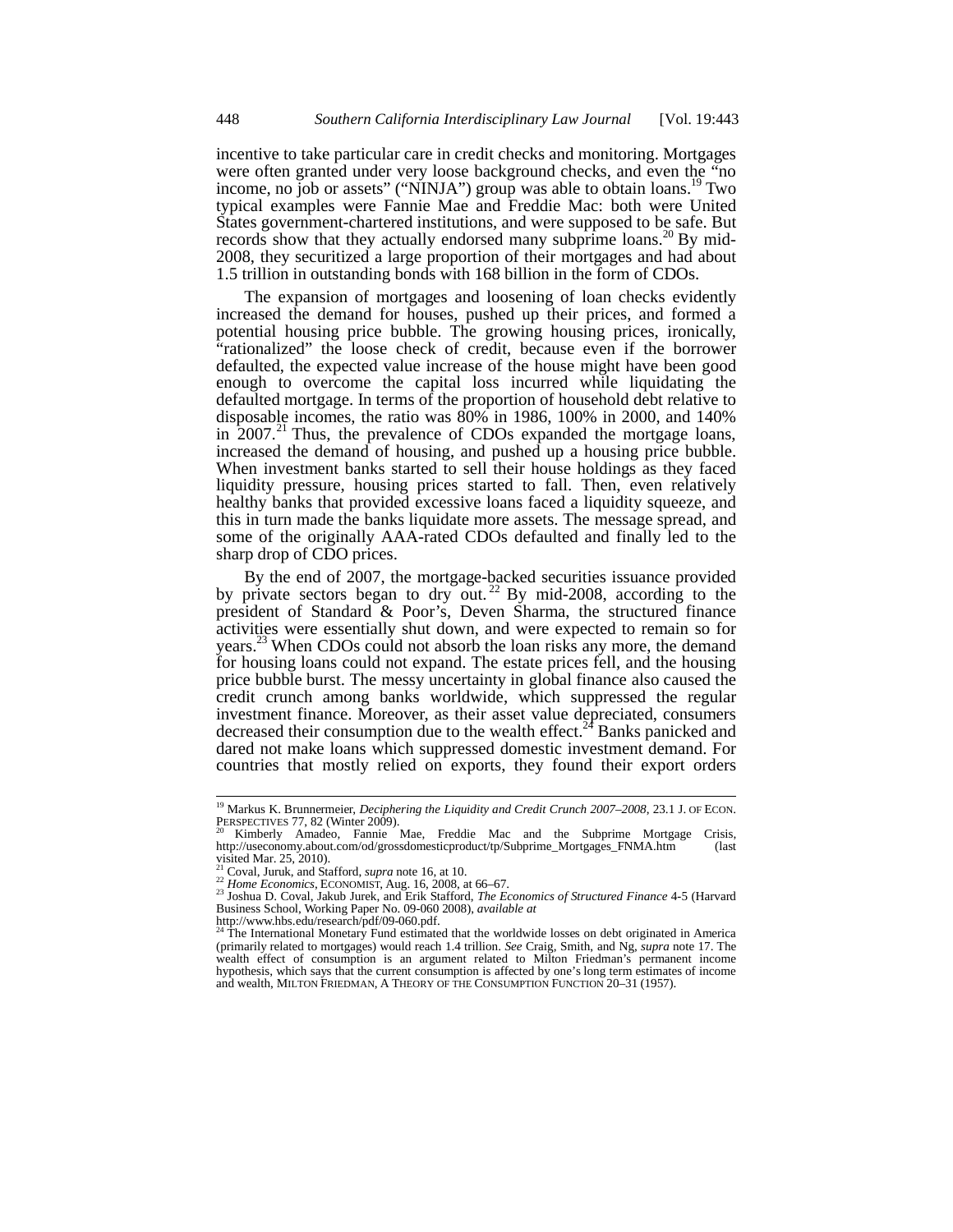dropped significantly.<sup>25</sup> The recession then appeared and completed the chain of events ending in 2008.

#### D. TRYING TO REGULATE THE MONSTER

Although finance is supposed to serve a positive function in modern economies, our analysis above shows that modern finance seems to have added to the instability of the world's economies. Our impression is pretty much echoed by the general public.<sup>26</sup> Given that the 2008 recession—by all standards the worst one since the 1930s—was at least partly brought along by the financial sector, most people would agree that we somehow should do something about the market of structured financial products. Below we summarize some suggestions we found from the news media and professional journals.

The first suggestion concerns the revision of the regulation on capital adequacy. We shall skip some details, but the essence is the following: Basel II had some regulation on capital adequacy, but that requirement was loosened in 2004 for investment banks.<sup>27</sup> In particular, since the asset-pools used to back up CDOs were not necessarily owned by investment banks, they belonged to "off-balance-sheet" vehicles.<sup>28</sup> Therefore, it has been argued that the structured notes issued by such investment banks should apply other capital adequacy calculations. By 2004, Wall Street started to use a calculation based on risk-adjusted basis.<sup>29</sup> According to Sanford C. Bernstein Co., this made the leverage ratio rise from around twenty-two before 2003 to thirty before the end of 2007.<sup>30</sup> Given the mess of investment banks in 2008, it is natural to cry for more regulation on capital adequacy, at least to bring back the old regulations prior to 2004.

The rationale behind regulating capital adequacy is twofold. The first is a moral hazard: a bank with a shallow pocket is more likely to be negligent in risk management, and a higher capital adequacy ratio lessens this concern. The second is a reservoir effect: a bank with a deeper pocket is less likely to face liquidity pressure, therefore less likely to trigger a crash of asset bubbles.

Following this logic, some different regulatory measures have been proposed by different countries. In December of 2008, the Swiss government proposed to restrain growth in bank assets when times are good. Even earlier, Swiss authorities also required that their biggest banks introduce a leverage ratio that does not allow for risk-weighing of assets. These are measures to restrain the expansion of assets. British Financial Authority ("FSA") required that banks hold significantly more liquid assets. This is to increase the pocket depth of the bank to deal with liquidity threats. Other than improving the adequate capital regulation, there were also proposed changes in regulatory agencies. The U.S. government

 $^{25}$  Liu, *supra* note 11.

<sup>26</sup> Coval, Juruk & Stafford, *supra* note 16.<br>
<sup>27</sup> Mewling and Puking, ECONOMIST, Oct. 25, 2008, at 85–86.<br>
<sup>29</sup> Id.<br>
<sup>29</sup> Id.<br>
<sup>30</sup> See When Fortune Frowned, supra note 15.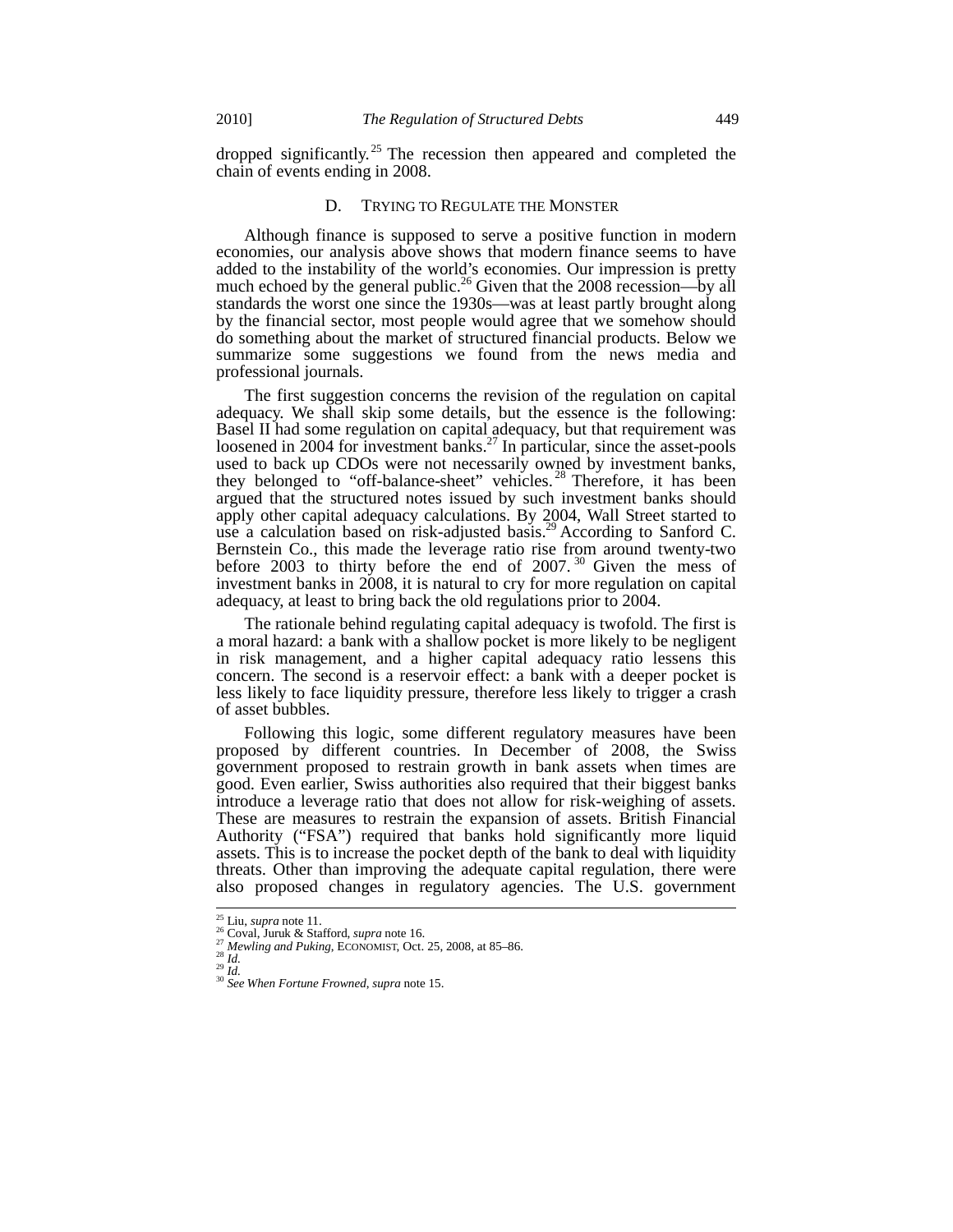considered expanding the power of their Securities and Exchange Commission ("SEC"), and also the consolidation of the SEC and the Commodity Future Trading Commission ("CFTC"). There were also some amendments targeted at the rating agencies, such as Standard & Poor's and Moody's. $3$ 

The difficult part of the above mentioned regulation on capital adequacy is the lack of a general theoretical foundation to draw a line. For instance, so far we find that hedge funds, the least regulated part of the financial industry, appear to be relatively stable. Therefore it raises the natural question: which part of finance should be regulated and how much capital adequacy should be required for each kind of financial product?<sup>32</sup> Evidently, a simple rule of thumb stating that the ex post disturbed sector needs to be more regulated ex ante simply does not help much. Furthermore, the capital adequacy problem may not capture the whole picture of today's mess. For instance, transactions such as futures and asset default swaps are created for various risk-sharing reasons. It is difficult to judge whether agencies providing platforms for these transactions should be regulated based on the measure of capital adequacy. In fact, it may be the case that a severe regulation may choke the business of otherwise healthy risk-sharing financial instruments. Conceptually, risk-sharing and risk-spreading are two sides of a coin. We certainly do not want to push for more regulations without a solid theoretical foundation.

In the following sections of this paper we shall go beyond the concern of capital adequacy and propose a theory of regulating structured financial products. To do this, we start by looking into the features, in detail, of a typical structured product, namely the CDO. We argue that a buyer purchasing an asset-backed CDO is actually *lending money to the bank in exchange for a pledge constructed upon a set of mortgages.* Looking at the CDO this way, we see that buying a CDO really has the features of buying a constructed mortgage *property*. Regulating a CDO is therefore regulating the transaction of properties and, as we shall explain, is more acceptable to legal scholars in both common-law and civil-law traditions.

We shall argue that there are two kinds of information problems associated with the constructed prioritized mortgages, such as a CDO. First, there is some intrinsic information about these CDOs which is supposedly disclosed, such as the probabilities of events that are related to the fees and payments of these structured notes. Without such information, buyers of these CDOs are in the dark and the pricing of CDOs is far less than transparent, not to mention accurate. Second, because CDOs tie together a pool of assets, the more prevalent these CDOs are, the more likely a particular asset is related to some unknown assets elsewhere. For instance, suppose some real estate in areas a, b and c is pooled to form a CDO named  $\phi$ , and some estates in areas c, d and e are pooled to form a CDO named

 $\overline{a}$ 

<sup>31</sup> Huw Jones, *UPDATE 2-EU Backs New Rules on Rating Agencies*, REUTERS NEWS, Apr. 23, 2009, http://www.reuters.com/article/idUSLN96840920090423; *Save Yourselves*, ECONOMIST, Dec. 13, 2008, at 78–79; *When a Flow Becomes a Flood*, ECONOMIST*,* Jan. 24, 2009, at 65–66; *Inadequate*, ECONOMIST*,* Mar. 14, 2009, at 68. <sup>32</sup> *See* Coval, Juruk & Stafford, *supra* note 16, at 11.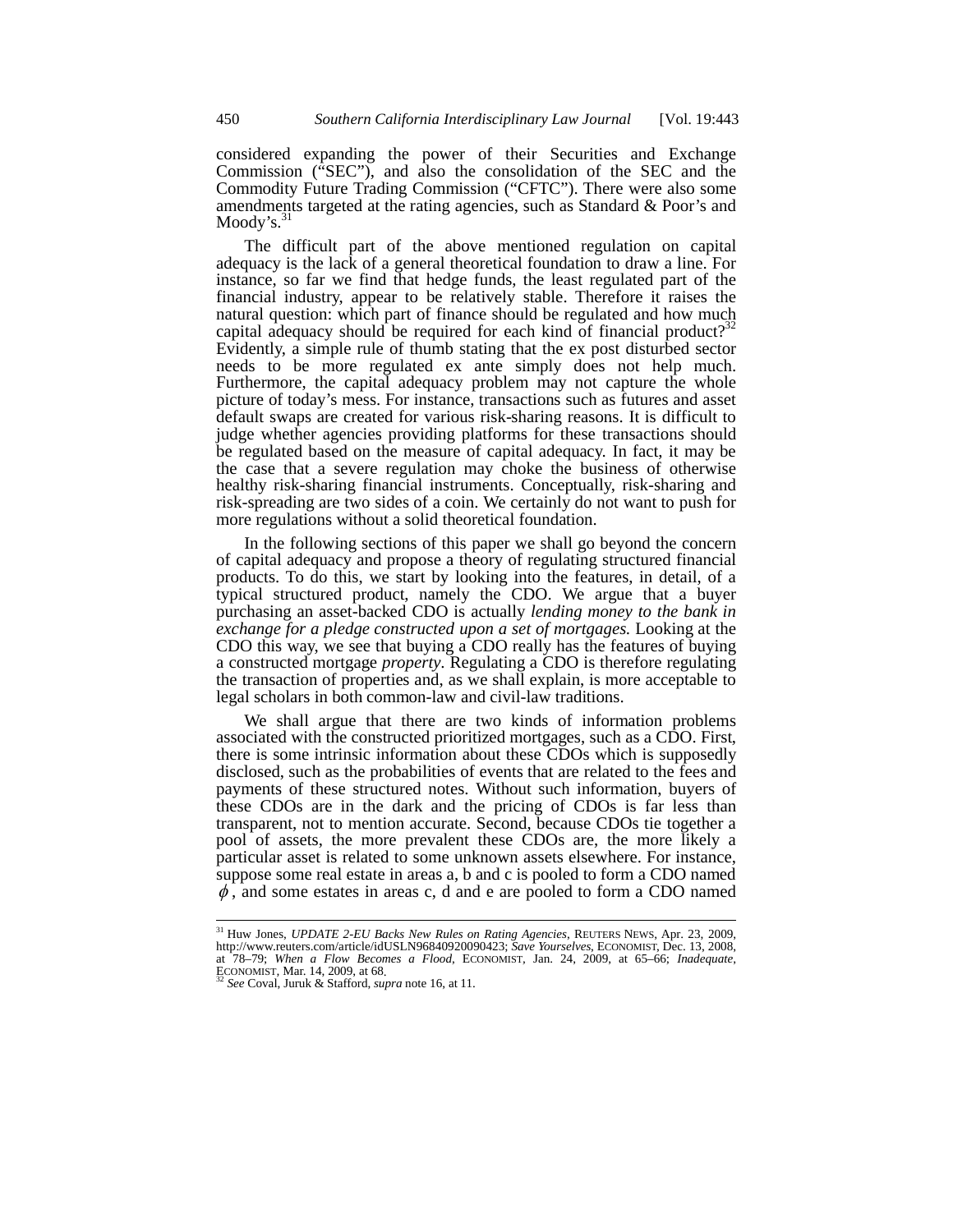$\varphi$ . Because the estates in area c are included in both  $\varphi$  and  $\varphi$ , these two CDOs are related. In particular, if some house owners in area c default, then the returns to both  $\phi$  and  $\phi$  will be affected. Moreover, if there are thousands of CDOs in the market, then there will be a *system risk* associated with these CDOs. The seller of such products may have the responsibility to explore and disclose such complex information to potential buyers. If we treat CDOs as properties, then banks as producers of such properties should certainly disclose the intrinsic risk of the properties they sell. Later we shall analyze in a systematic way the impact of such information problems and propose solutions from a legal perspective.

## II. RATIONALES FOR THE REGULATION OF CDOS

Before a detailed analysis of the regulation of the CDOs, we should first clarify the theoretical foundations of such regulation. From much discussion, we see that the existence of a moral hazard and externalities are two of the main grounds requiring regulation. In this section we only introduce the concept; the more specific context concerning CDOs is left to later sections.

#### A. MORAL HAZARD

Suppose a contingent event hurts both agents X and Y, and only agent X can take actions to prevent it. If the event does not happen, then both X and Y benefit. Conversely, if it does happen, the associated damage is often shared between  $X$  and  $\dot{Y}$ . The problem of moral hazard arises when the preventive action of X is not observable to Y. This is what economists call *hidden actions*. <sup>33</sup> In general, the less damage shared by agent X, the less incentive for X to exert preventive actions to avoid the event. In the case of investment banking, agent X is the investment banker who issues or underwrites those asset-backed notes. In case of defaults of such mortgages, banks with inadequate capital would not bear much of the loss. The regulation proposals are therefore designed to increase the banks' potential loss in case of defaults, thereby lessening the banks' moral hazard problem.

In the discussion of the subprime crisis and the key role of the CDO, the problems in connection with moral hazard are widely recognized. The loan borrowers can walk away; the originating lending bank can sell the loan out to some investment banks; the rating agencies are not responsible for the mess they created, and still get the service fee;<sup>34</sup> the investment bankers sell the financial products from packaged loans; and the hedge fund managers only have a very limited obligation of disclosure and enjoy

<sup>33</sup> HAL R. VARIAN, MICROECONOMIC ANALYSIS 444 (3d ed. 1992). <sup>34</sup> *See* John Patrick Hunt, *Credit Rating Agencies and the "Worldwide Credit Crisis": The Limits of Reputation, the Insufficiency of Reform, and a Proposal for Improvement*, 2009 COLUM. BUS. L. REV. 109, 112-14, 169-80, (2009).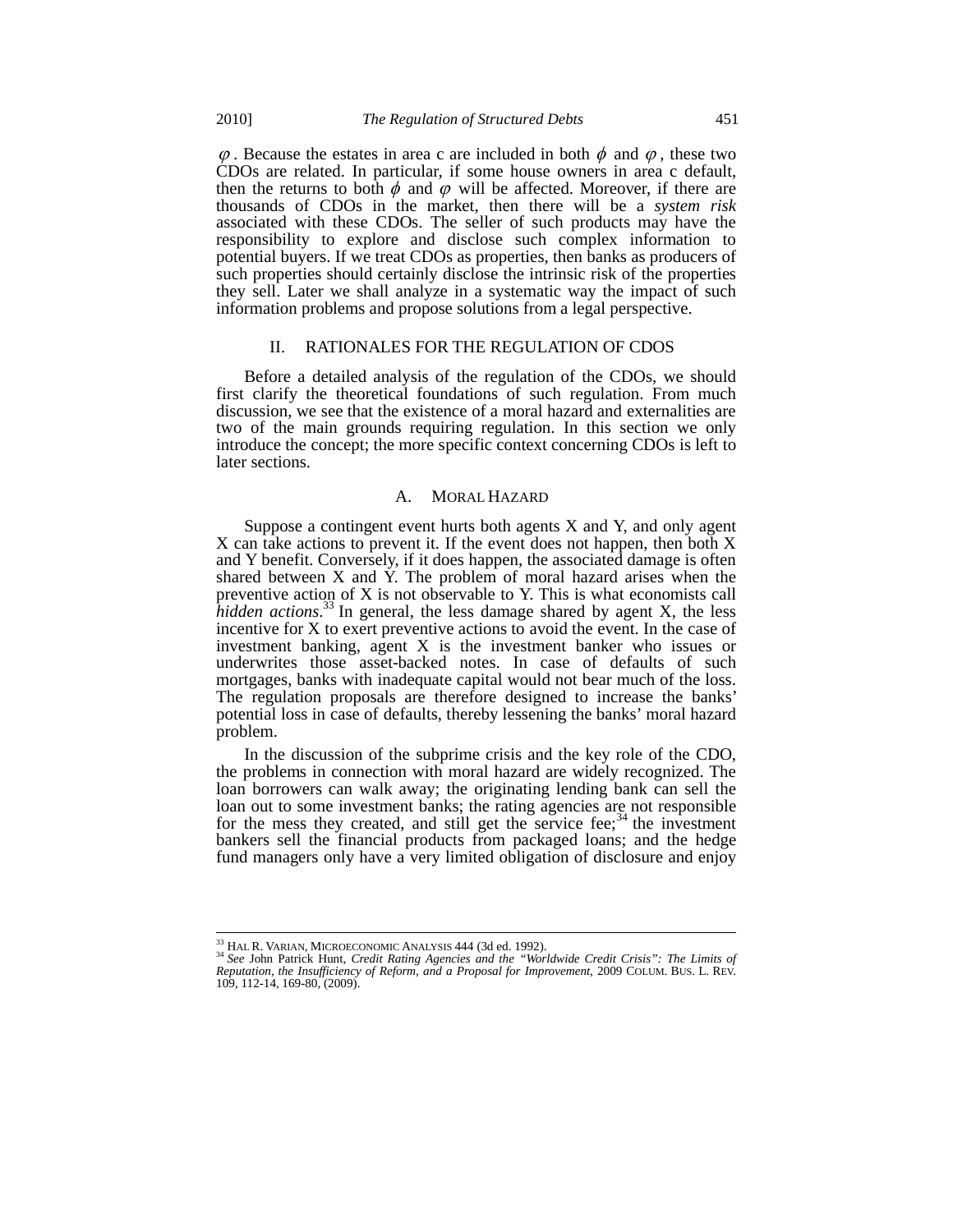excessive interest. $35$  In short, the investment bankers who sell CDOs do not seem to bear sufficient risk to be cautious.

Restricting attention to the issue related to investment bankers, there are two methods the government can implement to increase the potential responsibility of a bank. The first is of course to impose capital adequacy. For instance, the government may require the bank to provide a proportion of capital to cover default losses of each tranche of the CDO. By doing this, the banks and most buyers of the senior CDOs are more aligned. The bank therefore would be more cautious as they sell these financial products. The second is to restrict banks from selling CDOs backed by assets that are beyond the control of the bank. This can prevent banks from "facilitating" the realization of the default by buying sufficient CDO swaps. If the assets backed behind a CDO sold by a bank are all owned by the bank, then the bank would have a vested interest in not seeing it default.<sup>36</sup>

#### B. EXTERNALITIES

"Externality" refers to the scenario where the activity of agent X affects the welfare of agent Y, but X does not receive any compensation or penalty through the market. The classical approach to correct the distortion of externalities was to impose a Pigouvian tax $37$  or subsidy on the activity of X. Ronald Coase in his famous 1960 article challenged the necessity of imposing governmental regulation in all cases of externalities.<sup>38</sup> In particular, when the transaction cost between  $X$  and Y is low, they can bargain and come up with an efficient outcome.<sup>39</sup> In reality, however, there are cases where transaction costs are very high and negotiations are prohibitive. In the case of selling CDOs, the problem is indeed that buyers do not have sufficient information to exercise the bargaining with banks. In fact, as in the case of the 2008 financial tsunami, buyers do not even realize the externality problem until banks run into trouble and it is too late to bargain with the banks. This implies that some kind of ex ante regulation is necessary.

For our purpose, it is also helpful to identify a special kind of externality: the aggregate externality associated with CDOs. A typical example of aggregate externality is traffic congestion. It is not that any pedestrian or driver is specifically affected by another driver or pedestrian, but that the *overall* traffic is more crowded, when a sufficient number of people move on the road.

The aggregate risk associated with CDOs is just like an externality of congestion. It is not that any particular CDO can be associated with a

 $\overline{a}$ 

<sup>&</sup>lt;sup>35</sup> Lawrence J. Lau, Lessons from the U.S. Sub-Prime Mortgage Loan Crisis 23-24 (2008), http://www.cuhk.edu.hk/governance/officers/lawrence-j-lau/presentations/english/080524.pdf (last visited Mar. 24, 2010). <sup>36</sup> Lawrence J. Lau, Keynote Speech at the International Conference on the Impacts of and Lessons

Learned from the Global Economic Crisis, (May 16, 2009) (powerpoint of presentation available at http://192.192.124.23/public/data/20090516-1.pdf).<br> $\frac{37}{28}$  See R. H. Coase, *The Problem of Social Cost*, 3 J.L. & ECON. 1 (1960).

<sup>&</sup>lt;sup>38</sup> See R. H. Coase, *The Problem of Social Cost*, 38 *See Id.*<br><sup>39</sup> *See, e.g.*, STEVEN SHAVELL, FOUNDATIONS OF ECONOMIC ANALYSIS OF LAW 18 (2004).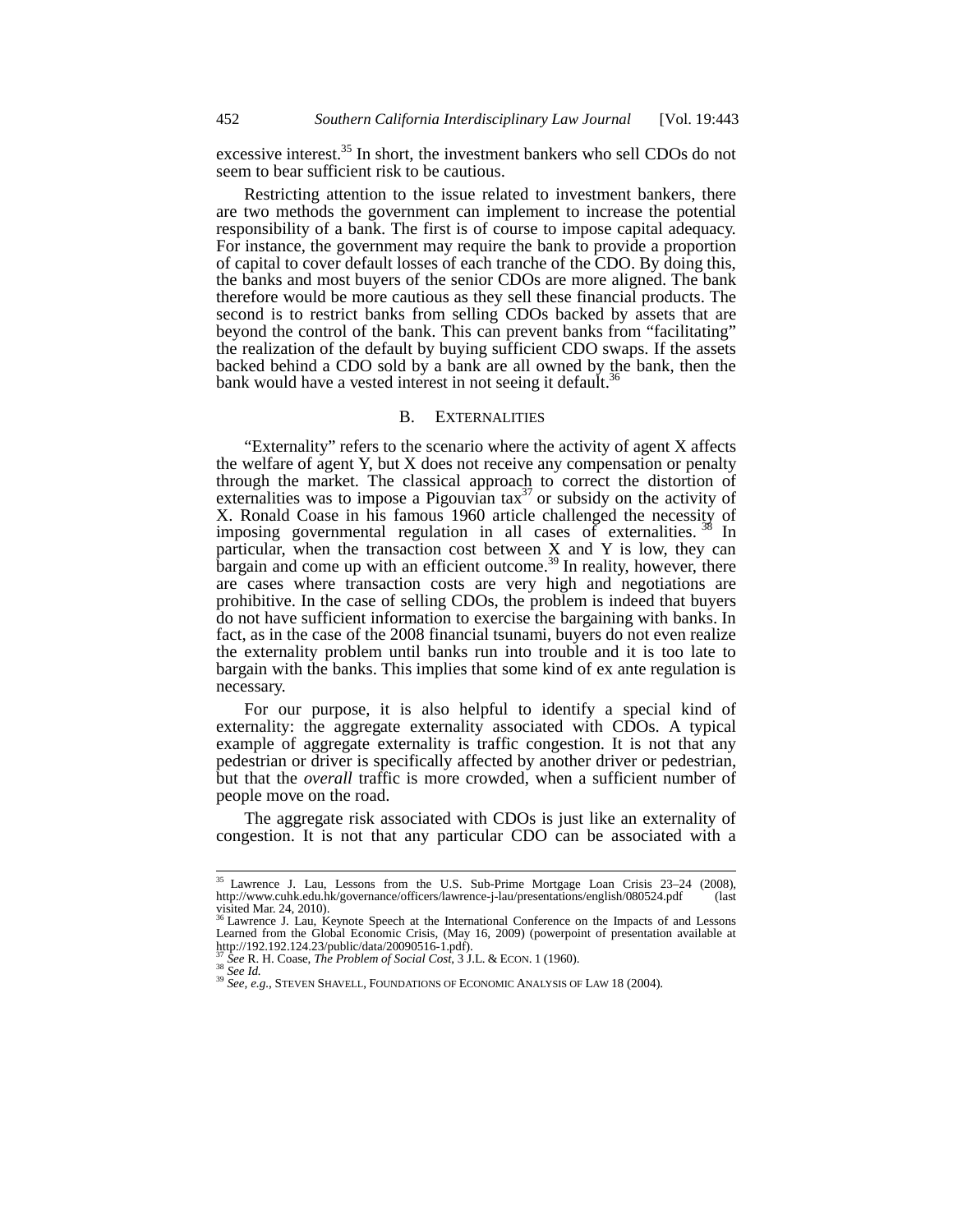certain percentage of responsibility for the financial crisis, but rather that the overall aggregation is responsible. The difficulty of identifying ex post responsibility is another reason we expect to have more ex ante regulation. Because all CDOs have several back-up assets as their respective pools, when CDOs are prevalent, essentially all housing mortgages are bundled together. It is the same as congestion in the sense that it is difficult to identify the independent risk of any single CDO that stands out from others. We shall come back to this point later.

## III. CDO AS CONSTRUCTED MORTGAGES, AND THEIR PROBLEMS

In this section we shall explain how an asset-backed CDO is constructed, and what kind of new information is created and embodied in the CDO by the investment banker. We start with the traditional passthrough securitization and then elaborate gradually to more complicated cases.

## A. TRADITIONAL PASS-THROUGH SECURITIZATION OF MORTGAGES

Consider the case that person A buys a house and takes out a loan of \$100 from the bank using his house as collateral. The bank, Z, trying to distribute some of the risk, may use say 40% of the mortgage as a pledge, selling it to individual **a**, in return for \$40 from **a**. The deal between the bank and person **a** is usually written as a note, which says that if A pays the interest and principal regularly, then bank Z pays person **a** some interest on top of the principal when the expiration date arrives. However, if A defaults by the expiration date, then Z can sell A's mortgaged house, usually getting back only a proportion of \$100, say \$70. In that case, person **a** will get back  $$70\times(40\%)$  = \$28. This is the typical pass-through securitization, and the relationship between A, Z and **a** is drawn in Figure 1.



Figure1: The pass-through loan A,Z and a

An alternative way to look at the relation in Figure 1 is to skip the middle stage, and imagine that person A "directly" borrows \$60 from the bank, and \$40 from **a.** Person A simply divides the estate into a forty–sixty split, and uses two mortgages to finance the \$100. Again, in case of a default where the debt holder sells the mortgage with a return less than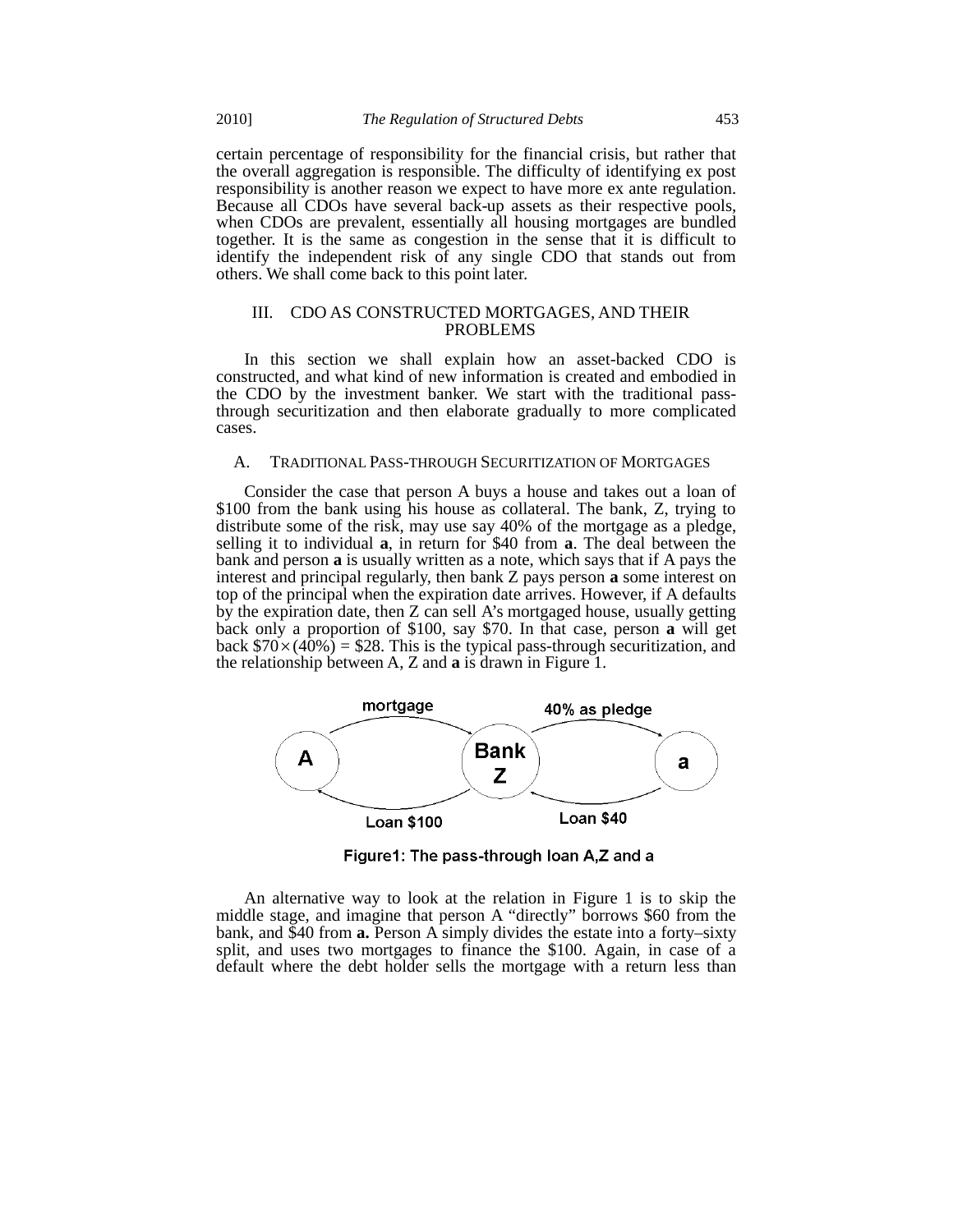\$100, there should be a sharing rule specifying the payments between Z and **a**. The relation is drawn in Figure 2. In fact, if we treat the bank simply as another individual named **b**, then Figure 2 would depict that **a** and **b** (with "Bank Z" in Figure 2 replaced by "b") jointly provide the loan to A and jointly hold the mortgage in a forty–sixty split.



Figure2:An alternative way to look at the pass-through loan

## B. THE GENERALIZED PASS-THROUGH SECURITIZATION

Now the bank may want to expand the distribution of the mortgaged loan to more individuals. This can be done by the securitization of the estate. Specifically, the bank Z can cut the estate mortgage into many small pieces, each written as a security, and sell these notes in the market. This security can be viewed as asset-backed, because there is a mortgage behind it. The notes may have a face value and interest payments. If the mortgage defaults, then the security owners will have to bear the potential loss from estate price depreciation as the bank liquidates it.

In Figure 3, we simplify the figure a bit. Between the bank and each individuals **a, b, c, d . . .** , we only draw one line instead of two—recall that one line originally represented the pledged mortgage and the other line represented the loan. Furthermore, other than A, the bank may also include the estates bought by persons B, C, and D, pool them together and sell these combined mortgages to individuals. For instance, suppose the bank pools together estates owned by A and B, and sells 100% of both mortgages to the public **a, b, c** . . . , then we have a structure like Figure 3. Of course, one can take away the bank tier in the middle, and redraw Figure 3 as a relation between A, B and individual buyers **a, b, c, d**.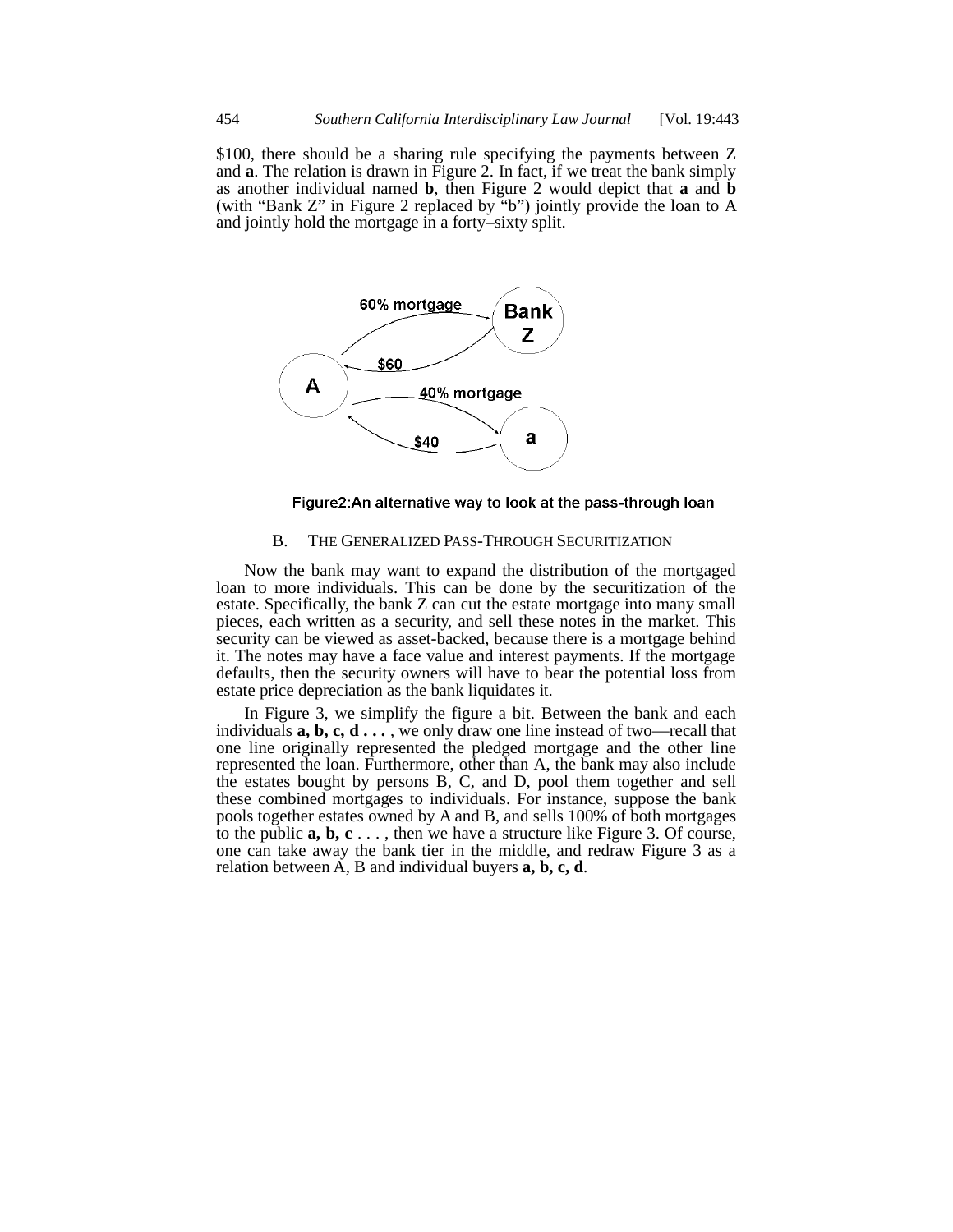

Figure3: The securitization of mortgages

The reason why we would like to interpret the securitization of houses as a mortgage is to make clear the characters behind a structured security. Indeed, given that a mortgage is a typical *property*, it may aid us to think of a fundamental principle behind the property law: information disclosure. When a person buys an asset-backed note issued from a bank, he or she is supposed to know what kinds of property rights are imposed on these mortgages. For instance, in Figure 3, if house A is also set as a mortgage for other loans provided by  $\overline{Y}$ , this may affect the right of each security buyer of bank  $\overline{Z}$  in case that A defaults to Y. Thus, viewing a security backed by some estate as a *contract* between the buyer and the bank, the disclosure of information may be treated as a *moral obligation* of the seller. If some relevant information is not known to the issuer, then there is no way that the issuer can possibly disclose it. The court then may simply treat it as an intrinsic risk faced by the buyers.

Looking at the asset-backed note as a mortgaged *property* permits the view that the disclosure of property information is a *principle*. The law may even require that all mortgages associated with an asset be registered, so that buyers may obtain accurate information from the recording office. When these notes are shown to be undervalued or depreciated due to the claim of other liabilities, it will cause large losses for the note buyers. If anything like this were to happen, the court would not accept the defense that the issuer of such mortgage-backed notes did not know of the other liability conditions of the housing mortgage. We shall come back to this point later.

Suppose the bank disperses all the risks of A and B and does not hold any of the risk in its own hands. Then we can take away the bank tier and redraw the pass-through securitization relation as in Figure 4. All individuals **a, b, c**, and **d** simply have some shares of both mortgages A and B.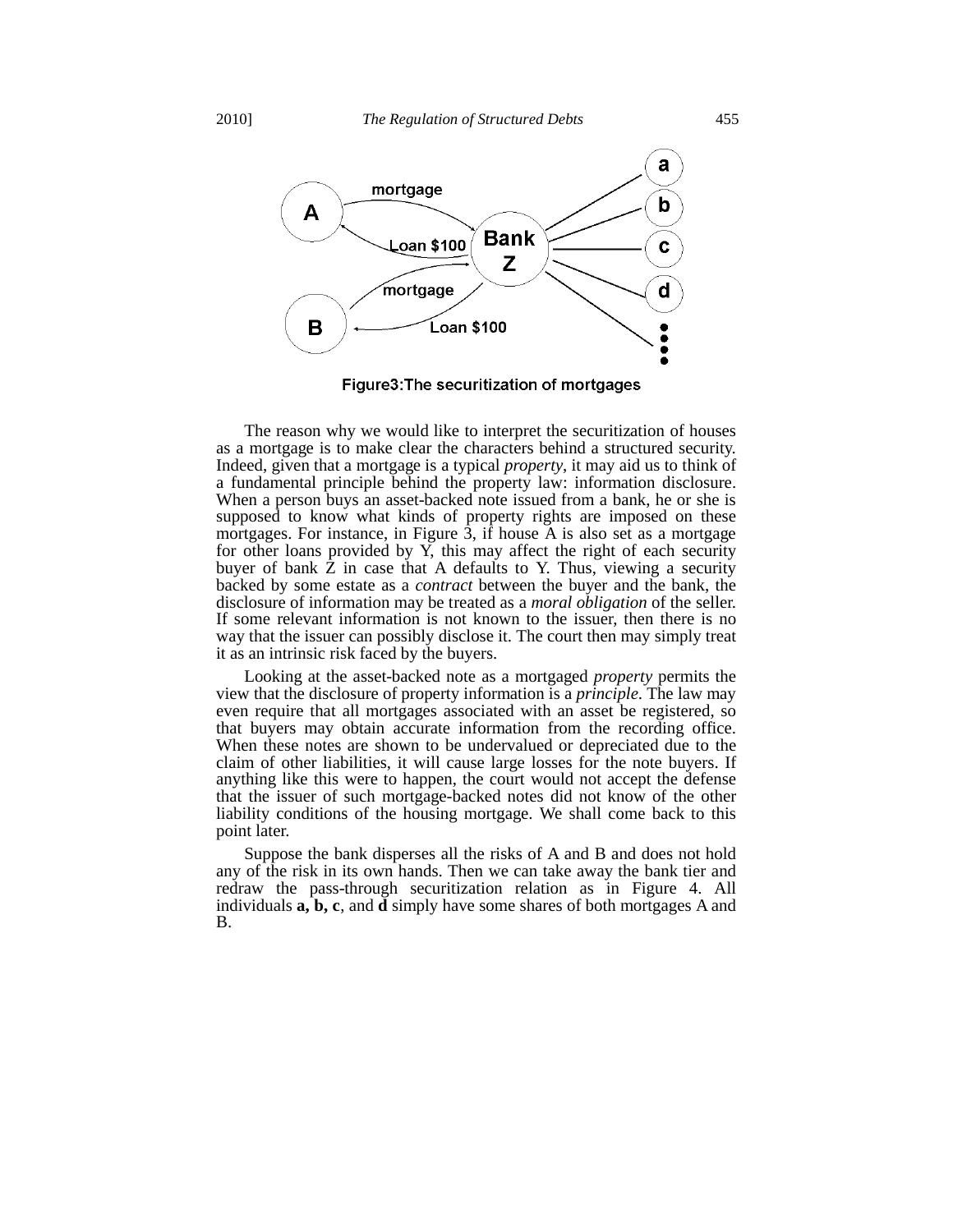

Figure 4: The Direct Relation of Pass-through Securitization

## C. STRUCTURED NOTES: POOLING AND PRIORITIZING MORTGAGES

Now we move on to consider the more complicated case in which the bank pools together real estate owned by A and B, and further innovates by issuing a new asset-backed note with some kind of prioritization. Specifically, the bank sells a note to the public with a face value of \$1, to mature in one year with interest payments. If after one year *both* A and B defaults, then buyers can get back 50% of their principal, that is fifty cents. If this event does not happen (neither A nor B defaults, or only one of them defaults), then buyers of this note will get back the full amount of \$1. We call this note a *prioritized note* because the bank fully absorbs the risk if only A or B defaults, and individual buyers of this note only bear the secondary risk, when *both* A and B default.

In terms of financial derivatives, the structured note that bears the smallest risk is called a *senior* CDO. A more complex design for a pool of assets, as we briefly mentioned in section I, can be differentiated into *junior* (which bears the first tier of risk), *mezzanine* (which bears the second tier of risk), and *senior* (which bears the last tier of risk) CDOs.<sup>40</sup> But for the purpose of our discussion, we do not have to go into that detail.

When CDOs that have a face value of \$1 are sold in the market, they may not be sold at a price of \$1. Depending on the risk, interest, and priority structure, there may be price markups or markdowns. Compared with the conventional pass-through securitization, the key to the CDO is its prioritization. Intuitively, a pass-through securitization is a mechanical division of the original pool of mortgages into smaller pieces, which then distributes the risk of default of each mortgage into the public in a fixed proportional way. However, the prioritized notes, such as the CDO, create more information than the pass-through security. Suppose there are ten

 $40$  For instance, if there are ten assets in the pool, the bank may identify that  $(1)$  the junior notes will absorb the first 6% of capital loss due to default; (2) the mezzanine notes will bear 6% to 12% of the capital loss due to defaults; and (3) the senior notes will bear the remaining 12% to 100% loss of the capital loss.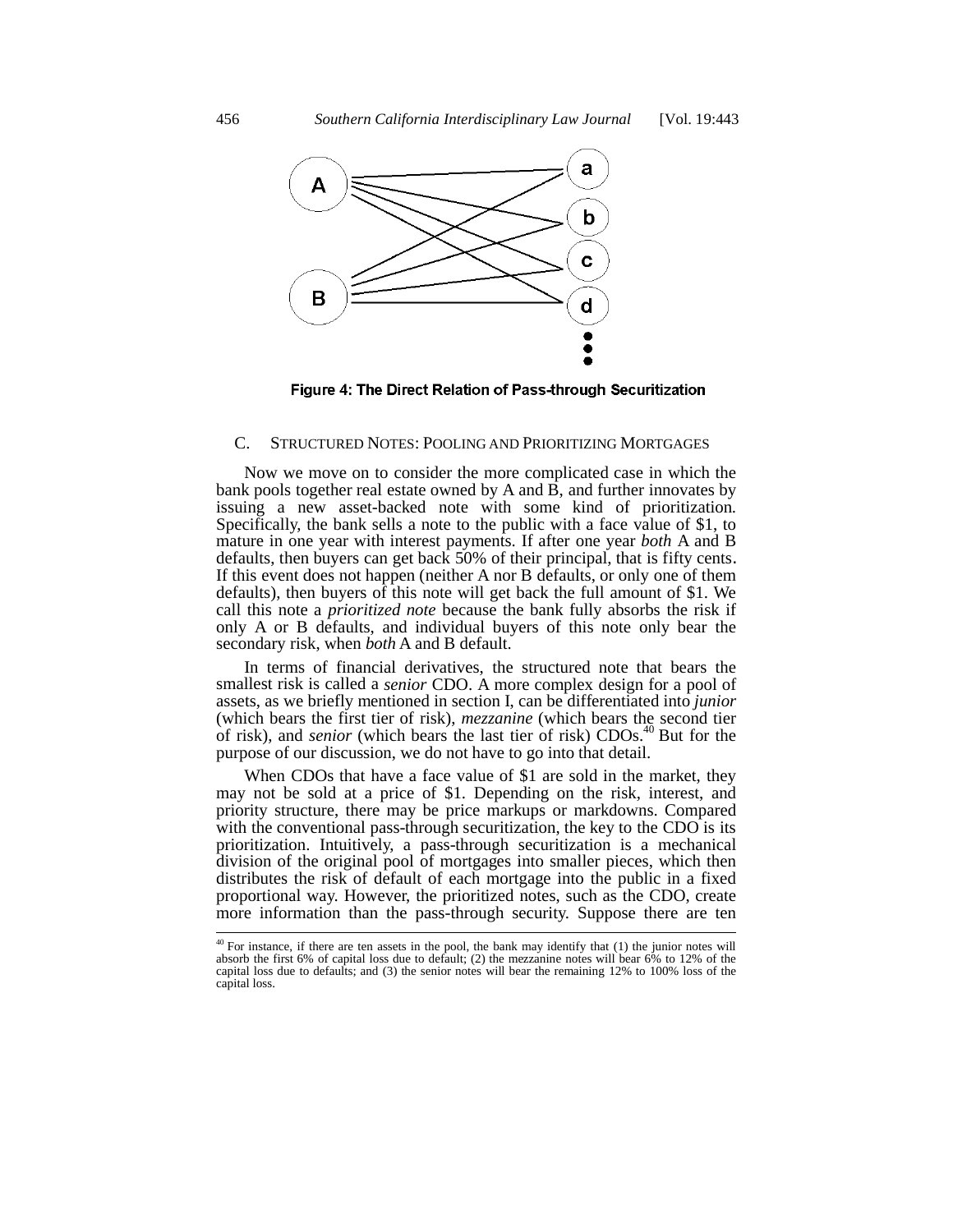assets in the pool, and suppose there are ten default probabilities for each estate owner. Consider a priority event where "two of ten estates jointly default." The probability of this event can never be inferred by the original ten default probabilities. In this way, the prioritization of default probabilities creates new information. Note that here we emphasize the *new* information *created* by the issuer of this CDO. In contrast, the pass-through security does not create any new information.

Intuitively, if a bank creates a new property, such as a new combined prioritized mortgage that is sold as a pledge in exchange for an individual's money, then of course this bank would have the responsibility to disclose the default probability of this new prioritized mortgage. The bank simply cannot argue that the uncertainty and risk it creates should be entirely assumed by buyers.

Beyond CDOs, there exist additional forms of structured notes. Banks often pool together a group of CDOs as the generic assets and form something called  $CD\overline{O}^2$ . For instance, a  $C\overline{DO}$  usually triggers a depreciation of principal when payment is due if certain default events happen; when such events do happen, we say that this *CDO defaults.* Then, one can treat  $CDO<sub>a</sub>$ ,  $CDO<sub>b</sub>$ ,  $CDO<sub>c</sub>$ , and  $CDO<sub>d</sub>$  as four assets, and form a new CDO based upon these four CDOs. Specifically, one can create a  $CDO<sup>2</sup>$  specifying that it will trigger the principal depreciation if any two of  $CDO<sub>a</sub>$ ,  $CDO<sub>b</sub>$ ,  $CDO<sub>c</sub>$ , and  $CDO<sub>d</sub>$  defaults. Again, one can see that this  $CDO<sup>2</sup>$  also creates some uncertainty not related to the original first-tier CDOs. It is even more difficult for potential buyers to know the subtle property behind a  $CDO<sup>2</sup>$ .

#### D. CRUCIAL UNDISCLOSED INFORMATION IN A CDO

What is the key information associated with the new structured notes? What kind of information do the buyers need to know in order to assess correctly whether they should buy these notes? Consider the simplest scenario wherein there are only two housing mortgages, A and B, in the asset pool used to back up the notes. Suppose the probability that each house owner defaults is respectively  $p_a$  and  $p_b$  For the traditional passthrough securities, all the relevant information is embodied in this pair of parameters. But for a prioritized security such as a senior CDO, the new information involved is the probability that *both* owners of A and B default. This probability, denoted  $p_{ab}$ , has nothing to do with  $p_a$  and  $p_b$ , and cannot be inferred from the individual event of either house owner defaulting.

Alternatively, we can view the new information from the two by two table in Figure 5. In this table, D and N denote the events of default and nodefault, respectively, and their subscripts indicate the mortgage of the respective default event. In general, the buyers need to know all elements in this matrix in order to assess the value of the structured note. We know that the probability that house owner A defaults (event  $D_a$ ) is  $p_a$ , and thus logically, the event that house owner A does not default (event  $N_a$ ) is  $1 - p_a$ . These are listed on the rightmost column of this Table. Similarly, we have  $p_b$  and  $1 - p_b$  on the bottom row, indicating the probabilities that house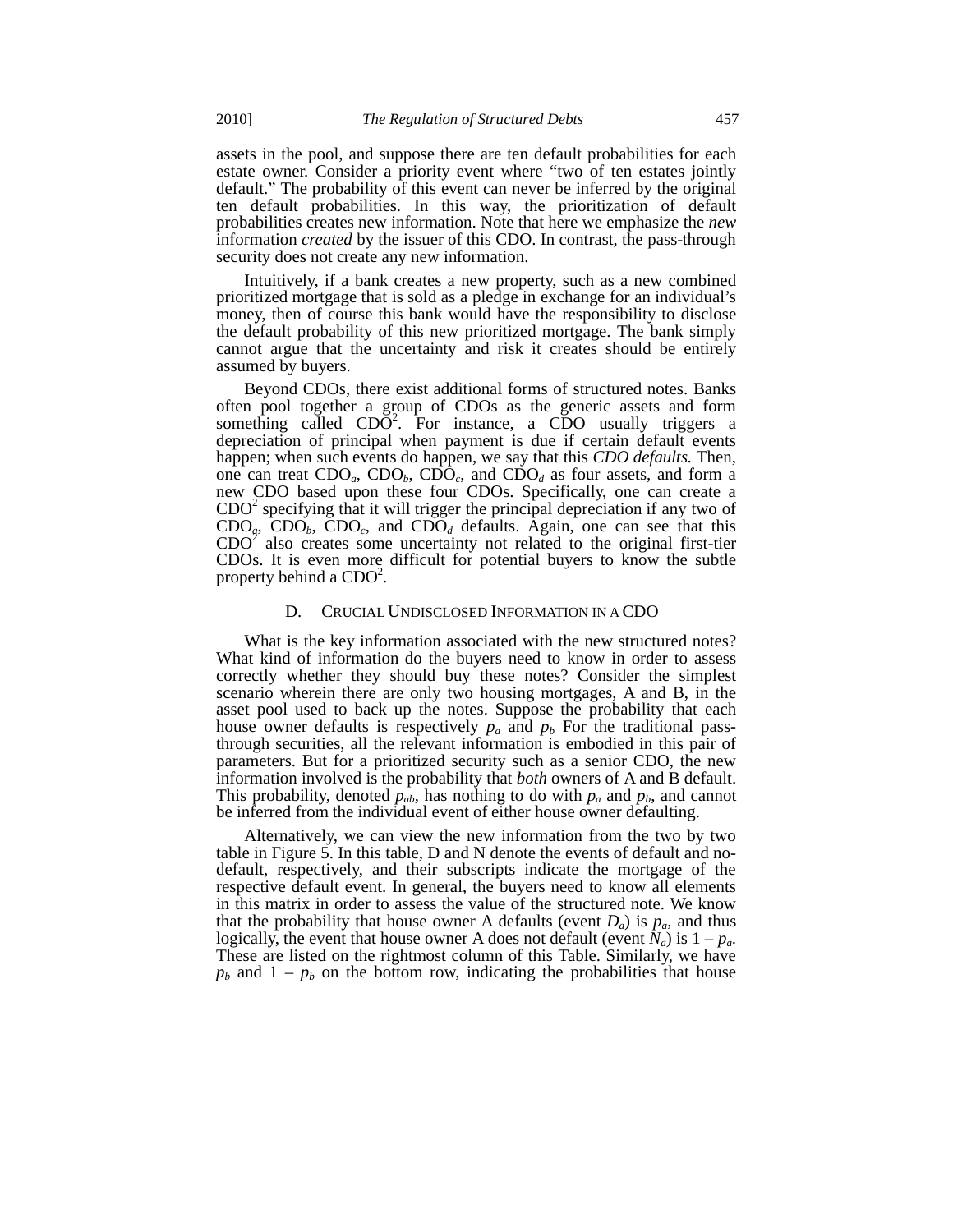owner B defaults or does not default. Because a house owner either defaults or not, the two elements in each row of this two by two table must add up to the rightmost number, and the two elements in each column must add up to the number on the bottom. Thus, since  $p_a$  and  $p_b$  are already known, there is only one degree of freedom in this two by two table; once we assign a number  $p_{ab}$ , as in Figure 5, then the remaining three numbers are determined. For instance, given that both house owners default is  $p_{ab}$ , then the probability for "A-default and B-no-default" is simply  $p_a - p_{ab}$ . And given the probability of "A-no-default and B-default" is  $p_b - p_{ab}$ , then the event that neither A nor B defaults must be  $1 - p_a - (p_b - p_{ab}) = 1 - p_a - p_b +$  $p_{ab}$ <sup>41</sup>



Figure 5: The Joint Event Probability of House Defaults

In summary,  $p_{ab}$  is a new piece of information other than  $p_a$  or  $p_b$ .<br>Knowing the event probability of  $p_a$  and  $p_b$  does not help knowing the probability of the joint event that both A and B default,  $p_{ab}$ , which is indeed the critical condition in determining the value of a  $\widehat{\text{CDO}}$  toward the end of a period.

Put differently, as in Figure 4, in the scenario of pass-through securitization, individuals **a, b, c,** and **d** face several independent mortgages, and the security they buy is nothing more than a linear combination of assets A and B. However, in the scenario of a CDO, because the risks are prioritized, the structured note essentially creates a new mortgage. Individual buyers **a, b, c**, and **d** face an *entangled bundle,* and cannot be thoroughly discerned. Borrowing a term from game theory,

 $\overline{\phantom{a}}$ 

 $41$  An alternative way to understand the joint and several events is to see that the default events A and B are correlated. We know that the probability of event *Da* happening is *pa* , that the probability of event  $D_b$  happening is  $p_b$ , and that the probability of both happening is  $p_{ab}$ . From probability theory, we know that the variance of  $D_a$  is  $p_a(1 - p_a)$ , and that of  $D_b$  is  $p_b(1 - p_b)$ . The correlation coefficient between  $D_a$  and  $D_b$  is  $(p_{ab} - p_a p_b) / \sqrt{p_a (1 - p_a) p_b (1 - p_b)}$ . *See* SHELDON ROSS, A FIRST COURSE IN PROBABILITY, Chapter VI (2006).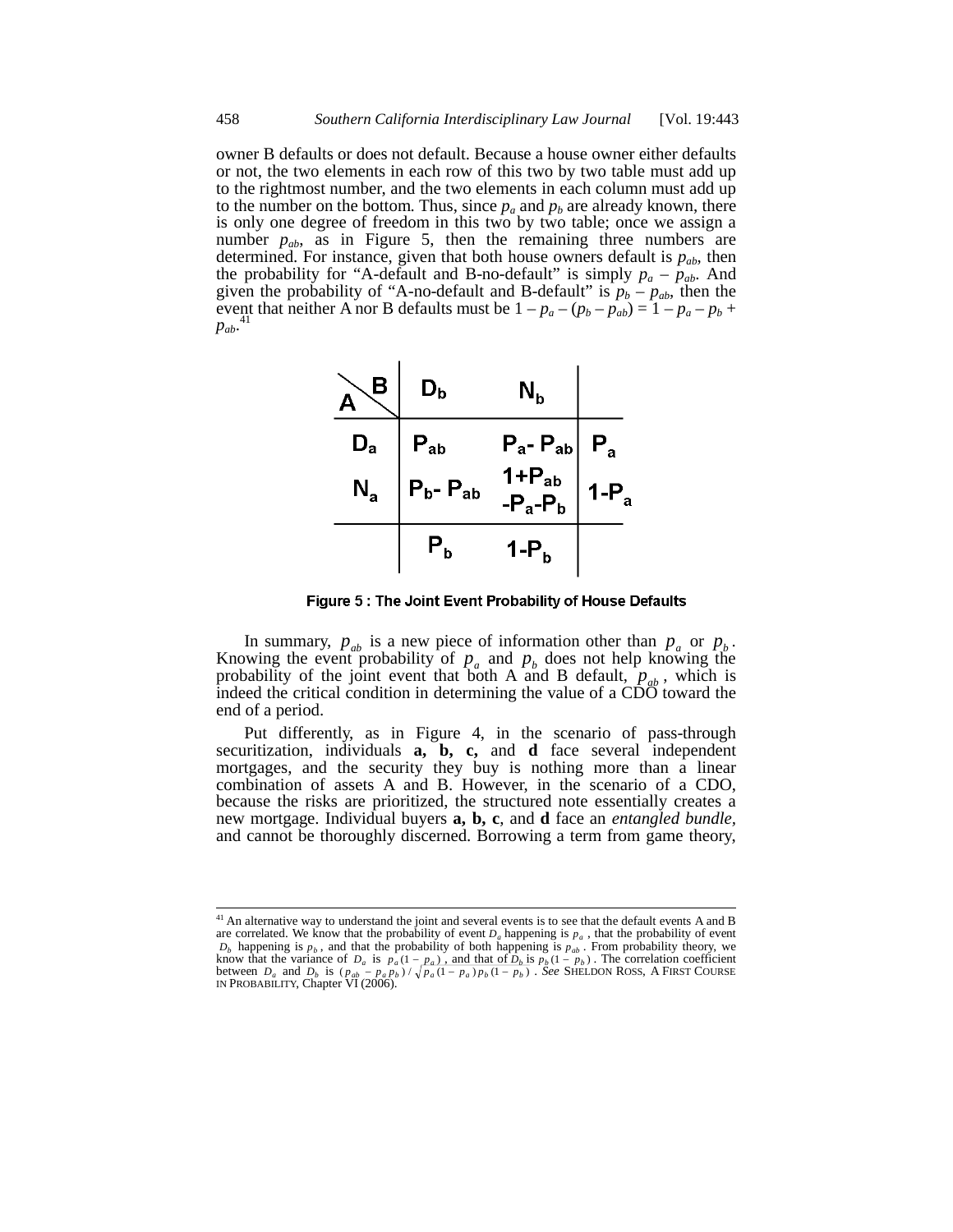assets A and B jointly form an *information set,* and buyers simply do not know items inside the set, as shown in the dotted ellipse of Figure  $6<sup>4</sup>$ 

Even if we do show that there is some undisclosed information associated with the created prioritized notes, it does not mean that the law should do something about it. Indeed, in a society with intensive interactions between people and their activities, almost everything may be claimed to have a potential impact on others. We do not tend to ban such activities simply because the probability and extent of such impact is unknown. To argue that issuers of asset-backed CDOs may have to disclose the information of the joint probabilities of various prioritized events, one must raise stronger arguments. In particular, if the joint defaults associated with a prioritized event is an uncertainty (instead of a risk),  $43$  one may wonder how sensitive buyers of such notes are affected by the specification of the probability of this joint event. If the expected return of a CDO is indeed very sensitive to the unspecified (or undisclosed) probability, then the lack of such information evidently makes the pricing of the note inaccurate, hence the law may tend to enforce some disclosure of such a joint probability.



Figure 6: CDO Creates an Information Set Unknown to Buyers

#### E. THE CRUX OF THE DEFAULT CORRELATION

Suppose there are forty assets in a pool to back up an issued CDO. Then, there are 780 pair-wise correlation coefficients among these assets.<sup>4</sup> Suppose the original variances of the default events of these forty assets are known. Even after deducting the forty variances of the original assets, we still have 740 new pieces of information. The most practical way to see the importance of these new pieces of information is to check the impact on the

 $\overline{\phantom{a}}$ 

 $42$  For instance, when two players are playing rock-paper-scissors, there are three strategies for each player. Each one, however, does not know what strategy the other side will adopt, except that one knows the other side will adopt one of the three strategies. Alternatively, what one sees is an information set containing scissors, rock and paper. For more explanation of the information set see DREW<br>FUDENBERG & JEAN TIROLE, GAME THEORY 45–46 (MIT Press 1991).

See FRANK H. KNIGHT, RISK, UNCERTAINTY AND PROFIT (Univ. of Chicago Press 1971) (on the difference between uncertainty and risk).

Exhausting all pairs of the 40 assets, we have  $C(40, 2) = 40 \times 39 / 2 = 780$ .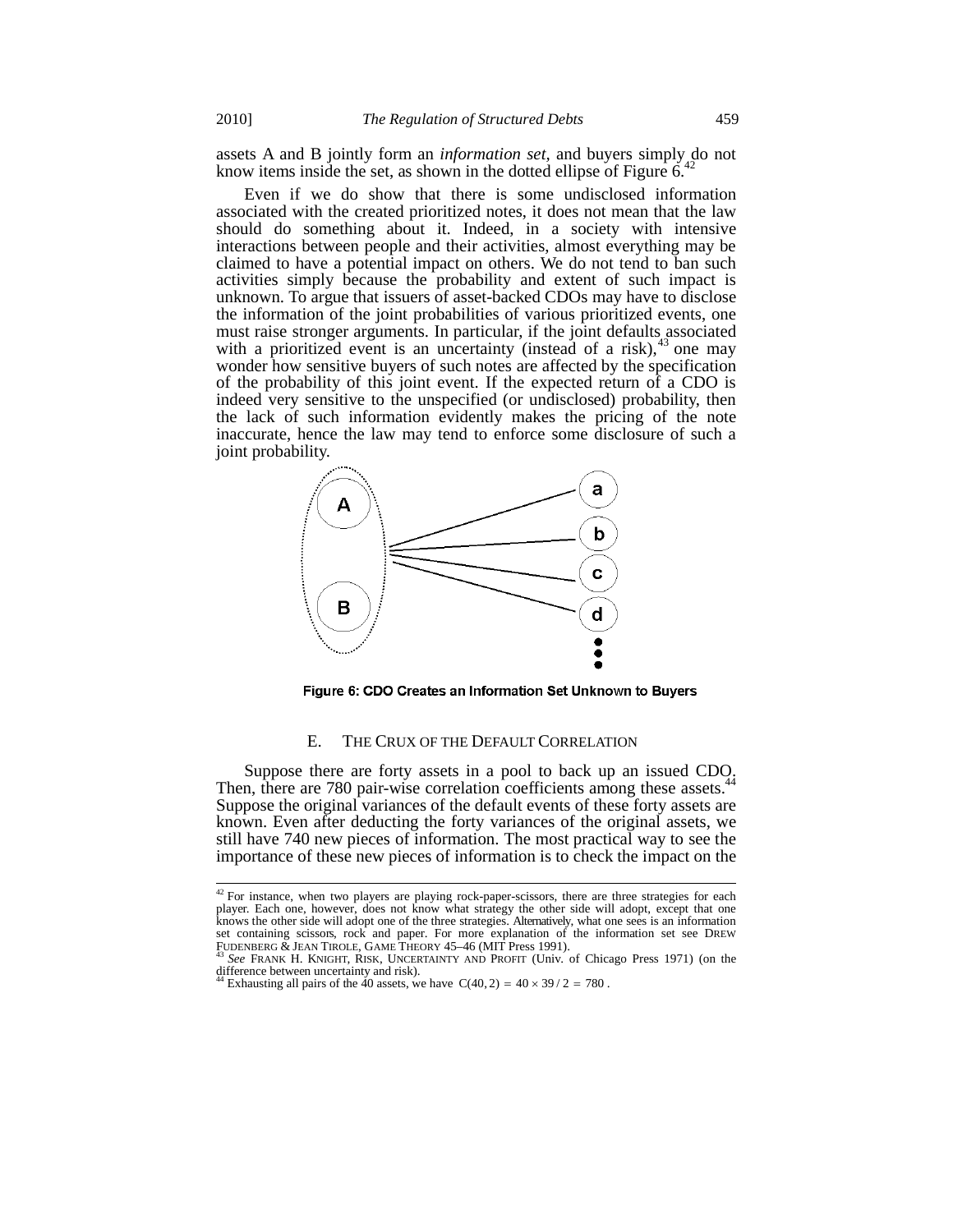valuation of this CDO and the derived  $CDO<sup>2</sup>$  by changing these correlations. This can be done by running a computer simulation. When we refer to the *valuation* of a CDO or  $CDO<sup>2</sup>$ , we mean their default probabilities, their expected payoffs, and their assigned agency ratings such as AAA or BBB. Calculating this is not a difficult job, but it has not been done by any rating agencies before.

Recently, Coval, Jurek & Stafford did that simulation.<sup>45</sup> They considered a pool of forty assets in which each asset has a five year default probability of  $5\%$ .<sup>46</sup> In case of a default, they assumed that  $50\%$  of the face value could be recovered. $47$  The created CDOs were divided into three tranches: the junior CDO absorbed the first 6% of loss, the mezzanine absorbed the next 6% to 12% loss, and the senior one absorbed the remaining 12% to 100% loss. $48$  The baseline assumption was that the pairwise default correlation was uniformly  $0.20$ .<sup>49</sup> In that scenario, the rating of a senior CDO was  $AAA$ , and the rating of mezzanine  $CDO<sup>2</sup>$  and senior  $CDO<sup>2</sup>$  were both AAA.<sup>50</sup> Intuitively, the senior CDO was rated well because the event of simultaneous defaults had a very low probability. But things changed as the correlation of defaults between assets increased.

Consider the gradual increase of default correlation from 0.20 to say 0.40, 0.60, etc. When this correlation increases, the default of any single asset in the pool also implies likely defaults of other assets in the pool. Thus, the originally less risky senior CDO—which is supposedly "safe" unless many assets default simultaneously for an overall loss of more than 12%—actually becomes more risky. In the extreme, if all forty assets in the pool are perfectly correlated, then a default of one item means the default of all forty items. In that case, the junior, mezzanine and senior CDOs all bear the same risk, because no longer do the different classes face a different priority of risk. In short, the *priority* design of different risk tranches relies crucially on the assumption of low correlation coefficients among assets. When this correlation is high, there is simply no way to prioritize risks.

As Coval, Jurek & Stafford show, when the correlation coefficient increases from the baseline 0.20 to 0.40, the senior CDO quickly changes its rating from AAA to  $A +$ .<sup>51</sup> When this correlation increases to 0.60, the senior CDO becomes BBB-, moving toward a junk bond. For the  $CDO<sup>2</sup>$ , the mezzanine was originally AAA when the correlation was 0.20; but it changes to a rating of C when the correlation is 0.60. Concerning the expected return, the change is also dramatic. For instance, when the correlation changes from 0.20 to 0.60, the expected payoff drop of mezzanine and junior  $CDO<sup>2</sup>$  may be as large as 30% and 85%.

<sup>&</sup>lt;sup>45</sup> See Coval, Juruk & Stafford, *supra* note 16, at 8–15.<br><sup>46</sup> See id. at 10–11.<br><sup>47</sup> See id. at 11.<br><sup>48</sup> See id. at 12, n.6.<br><sup>48</sup> See id. at 13.<br><sup>50</sup> See id. at 14.<br><sup>51</sup> See generally id.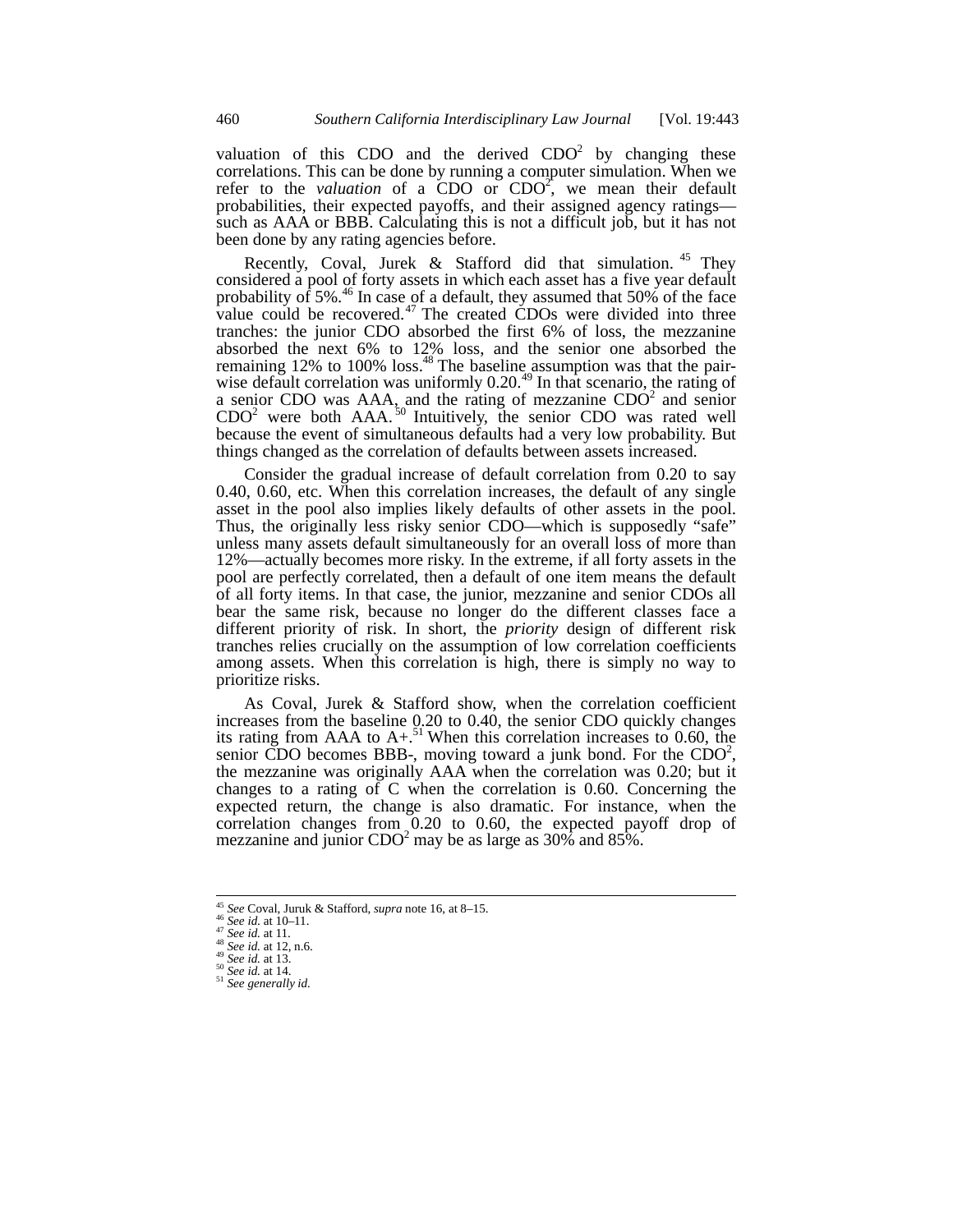The sensitivity of a CDO rating and expected payoff with respect to default correlation is now evident. The natural legal question is simple: if investment banks create or endorse such prioritized mortgages embedded with some new and unknown information (such as sensitive default correlations), which influences the expected payoffs and rating of such mortgages, how can there be no legal requirements of disclosing such information? While it is true that if the assets in a pool contain real estate in Seattle and New York City, hardly anyone could predict a default correlation between these two assets. Nevertheless, if this information is crucial to the value of a CDO, the issuers simply cannot use the defense of "hard-to-know" to avoid their responsibility of disclosing such information.52 After all, this information is *created* by the investment bank as they pool the assets and prioritize them.

#### IV. THE SYSTEM RISK ASSOCIATED WITH CDOS

While one may argue that there is actually a very low correlation between mortgaged housing default events in Seattle and New York, we shall explain below why this is untrue. What happened in 2008 provides *prima facie* evidence of high correlation between seemingly uncorrelated assets. This is the idea of the system risk. When there is a system risk, then banks that sell CDOs without disclosing the embedded correlation information become liable.

## A. WHAT MOTIVATES THE CREATION OF CDOS?

To see the possible system risk associated with CDOs, perhaps we should go to the most fundamental question: against what background did investment banks in Wall Street *want* to invent the CDOs in the first place? Many media reports described the invention of financial derivatives as ingenious, but here we shall investigate the motivation behind such inventions.

According to official data from the SEC, the subprime mortgages had expanded by a factor of approximately six between 1996 and 2006, from  $$96.8$  to  $$600$  billion.<sup>53</sup> The amount in 2006 accounted for about 22% of all outstanding mortgages in the U.S. $54$  The key feature of subprime mortgages was that they were provided to those below the credit standards for government-sponsored agencies. Because of the high risk of subprime loans, Wall Street bankers tended to think of ways to disperse such risks among more people. By pooling together assets and prioritizing the risk of defaults, the investment bankers developed a menu of CDOs (junior, mezzanine and senior) that fit the needs of investors with various appetites

<sup>52</sup> SHAVELL, *supra* note 39, at 222 (showing that in the United States, strict liability is the general practice of product defects). The question is whether the SEC is willing to accept the notion that a CDO is a "product" created by the investment bank.<br><sup>53</sup> OFFICE OF COMPLIANCE INSPECTIONS & EXAMINATIONS DIV. OF TRADING AND MKTS. & OFFICE OF

ECON. ANALYSIS, U.S SEC. & EXCH. COMM'N, SUMMARY REPORT OF ISSUES IDENTIFIED IN THE COMMISSION STAFF'S EXAMINATIONS OF SELECT CREDIT RATING AGENCIES 33 (Jul. 2008) (on file with author), *available at* http://www.sec.gov/news/studies/2008/craexamination070808.pdf.  $Id$ .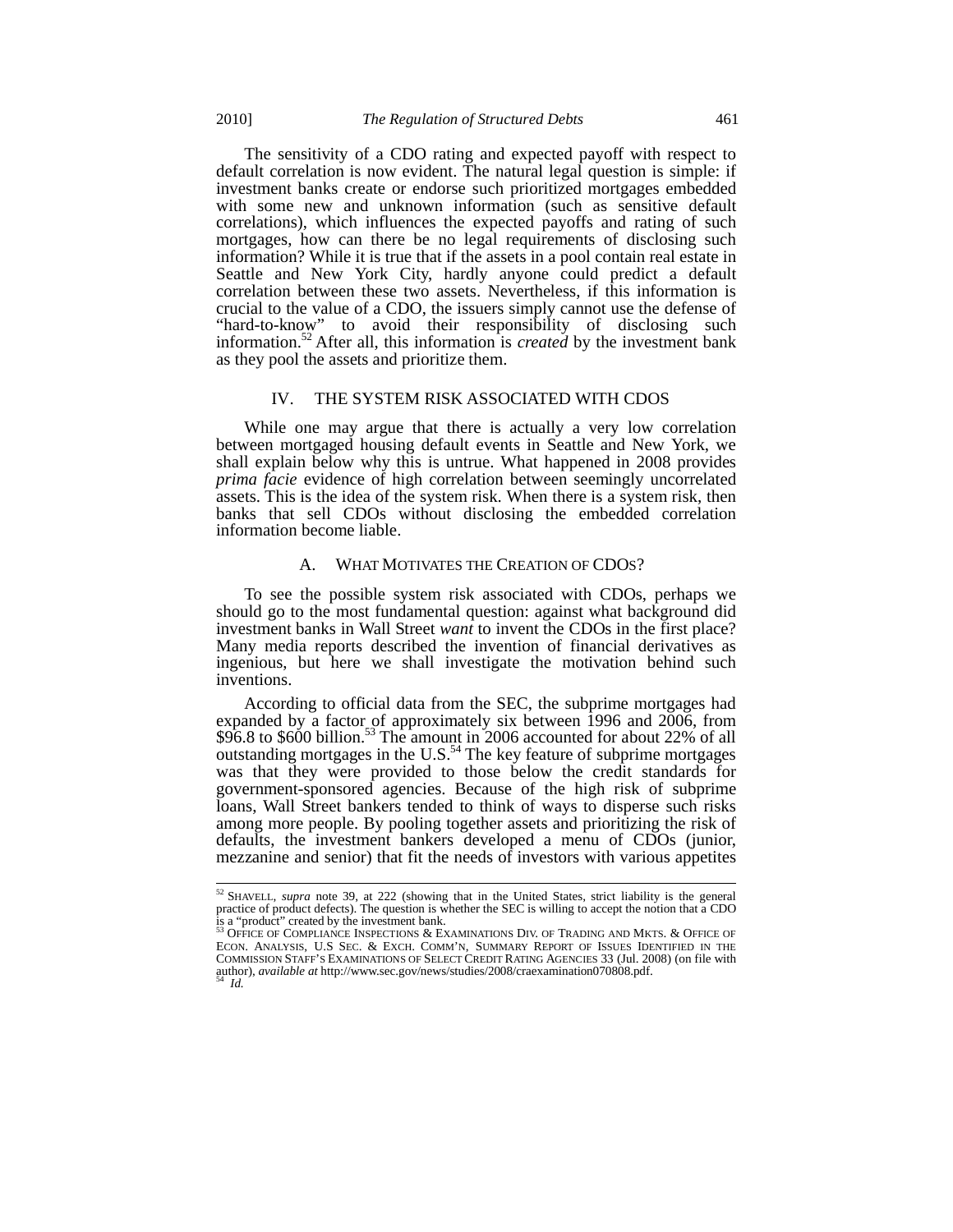for risk. Usually, the most risky junior CDOs were kept by investment banks themselves, and the public only sought the purchase of senior CDOs with a safe rating. Importantly, as long as some CDOs were bought, the risks were indeed distributed.

Because the risks of subprime mortgages could be dispersed using CDOs, banks were more willing to provide loans to marginally credit worthy people. The typical practice was that banks provided subprime loans to individuals, quickly packing the mortgages together to form a CDO, and then selling these CDOs to the public. Thus, banks in a sense only faced the "pipeline risk."<sup>55</sup> In short, CDOs with prioritized risks were indeed created to absorb the higher risk associated with marginal borrowers. Thus, the prevalence of CDOs was synchronized with the expansion of loans to these high risk borrowers. Banks were willing to do that because it created substantial profit with limited risks. It had been observed that the housing loans and mortgages were in general long-term, whereas the CDOs were short-term. Although general finance theory would not suggest a bank conduct this kind of risk pipelining, which transfers long-term loans to short-term notes, it was the practice of many banks in 2008. However, as is often the case, everything happened so gradually that the danger was barely perceptible, until it was too late.<sup>56</sup>

## B. THE CDO-INDUCED CREDIT QUALITY DECLINE

How did increased securitization lead to the decline of credit quality? Some solid evidence has been found.<sup>57</sup> Indeed, when risks are expected to be handed over to CDO buyers anyway, banks do not have to perform exhaustive credit checks or loan monitoring. As noted by Keys et al., in the past decade, many mortgage brokers provided loans with minimal requirements, including no down payments, no-documentation, and even loans to the NINJA group.<sup>5</sup>

Because loans were in general easier to get, housing demand increased. This pushed up housing prices as a result. Because of the rising house prices, banks did not worry about default, for even if default occurred, banks could sell the estates without suffering much capital loss. Because of this expectation, banks were more willing to provide loans to marginally credit worthy people who had higher risks of default. Now it seems that the game of musical chairs had begun, and all that was uncertain was when the music would stop. The melody came to an abrupt end in the latter half of 2008.

<sup>&</sup>lt;sup>55</sup> Brunnermeier, *supra* note 19, at 82.<br><sup>56</sup> See Confessions of a Risk Manager, THE ECONOMIST, Aug. 9, 2008, at 72.<br><sup>57</sup> Benjamin J. Keys, Tanmoy Mukherjee, Amit Seru & Vikrant Vig, *Did Securitization Lead to Lax* <sup>57</sup> Benjamin J. Keys, Tanmoy Mukherjee, Amit Seru & Vikrant Vig, *Did Securitization Lead to Lax* Screening? *Evidence from Subprime Loans* (EFA 2008 Athens Meetings Paper), *available at* http://papers.ssrn.com/sol3/papers.cfm?abstract\_id=1093137. <sup>58</sup> *Id.*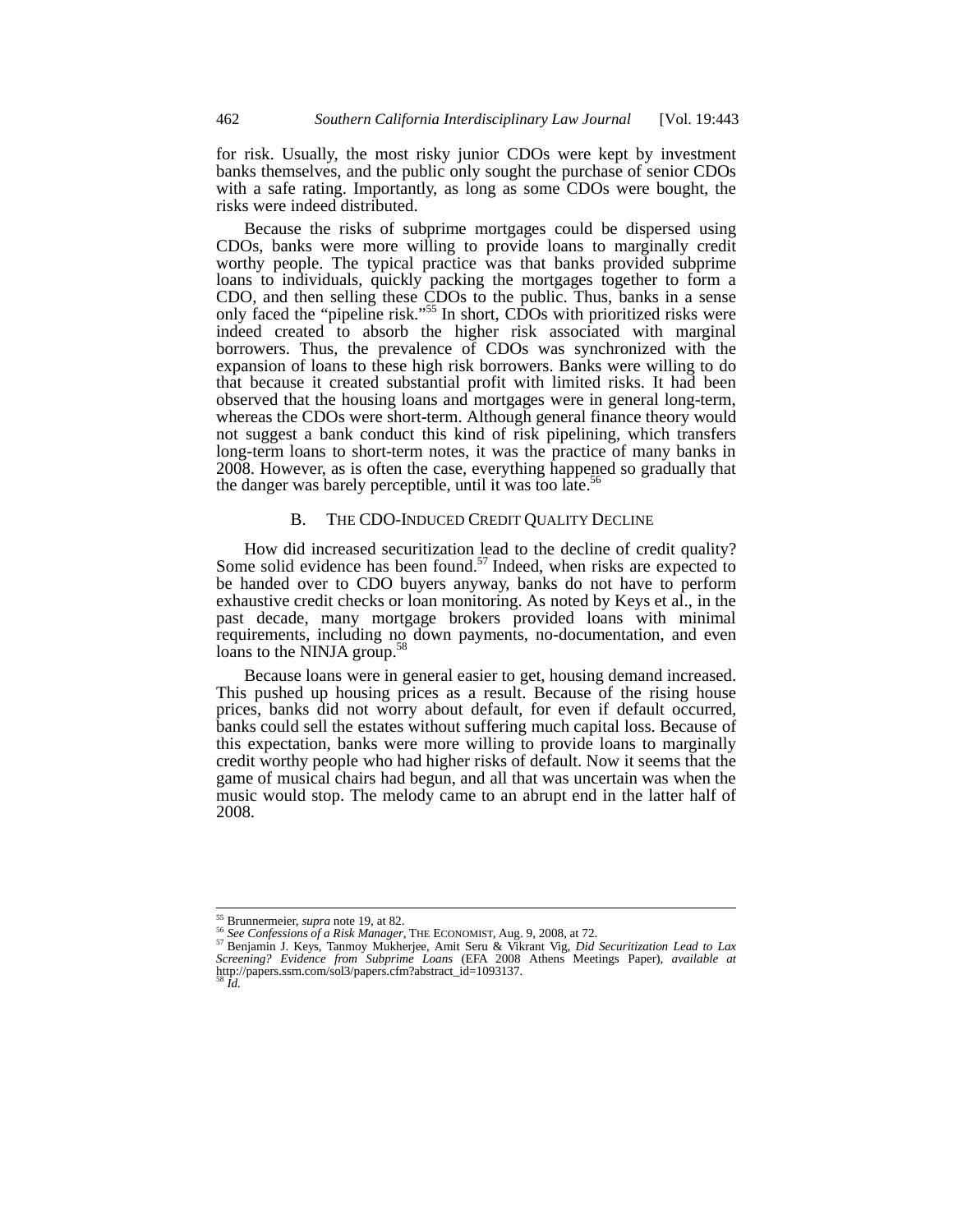## C. THE SYSTEM RISK ASSOCIATED WITH CDOS

As we explained in the previous paragraphs, since much of the motivation and design of CDOs was to disperse the risk of loans provided to marginally credit worthy people, it is no wonder that the assets collected in a pool to back up CDOs would have some (low) credit qualities in common. Because people with low credit quality tended to buy houses in certain areas, the assets in the pool were often from similar geographic areas and vintages. Moreover, if person A of the NINJA group defaulted, it was likely that A was laid off due to some economic shock. Intuitively other people who might be affected by such shocks were also likely to be members of the NINJA group. Thus, the event of A's default tended to be correlated with the default of other asset items, say B, C, etc. in the pools.

When default cases started to accumulate, the banks came under liquidity pressure needed to liquidate their mortgages quickly, thereby increasing the housing supply and dragging down the prices of houses and other assets. Furthermore, by 2007, some banks which had generated mortgage-backed securities could not distribute those instruments successfully. Therefore, they ended up holding far too much risk and far too little liquidity. When housing prices started to fall, some investment banks had to write off some of their losses. What is more, CDOs started to default because of individual defaulting loans, which further resulted in the default of the CDO. In fact, many subprime mortgage-backed notes were themselves re-securitized into  $CDO<sup>2</sup>$ . According to Moody's, as a fraction of total national value of securitization, the share of CDOs that had other structured debt assets as their collateral expanded from 2.6% in 1998, to 55% in 2006.<sup>59</sup> Thus, by 2008, essentially many assets and banks were pretty much tied together. That is what we call a systematic risk.

Globalization actually made the systematic risk larger. The U.S. investment banks not only sold their CDOs to domestic individuals, they also sold them to foreign banks, which in turn distributed them into hands of citizens all around the world. When the financial tsunami surged, it was no wonder countries and areas such as Iceland, Ireland and Hong Kong all suffered, though thousands of miles away. People simply did not understand why their U.S. AAA rated bonds suddenly became junk.

Here, we see another dimension of the systematic risk. The design of the CDO is supposed to disperse the risk of a pool of assets to buyers, and the buyers at best can assess the risk structure of *this pool of assets* as they evaluate whether they should buy it. However, as various  $\r{CDO}^2$ s are on the market, as we explained, the risks of various CDOs become highly connected. Then, the risk of a particular CDO itself is actually the aggregate risk of the whole economy. According to the standard Capital Asset Pricing Model ("CAPM") theory,  $60$  securities of which the returns are

<sup>59</sup> Coval, Jurek & Stafford, *supra* note 16, at 16. *See* Jian Hu, *Assessing the Credit Risk of CDOs Backed by Structured Finance Securities: Rating Analysts' Challenges and Solutions*, 13 J. STRUCT, FIN. 43, 43-

<sup>59 (2007).</sup> <sup>60</sup> *See* FISCHER BLACK, MICHAEL C. JENSEN, & MYRON SCHOLES, THE CAPITAL ASSET PRICING MODEL: SOME EMPIRICAL TESTS (1972).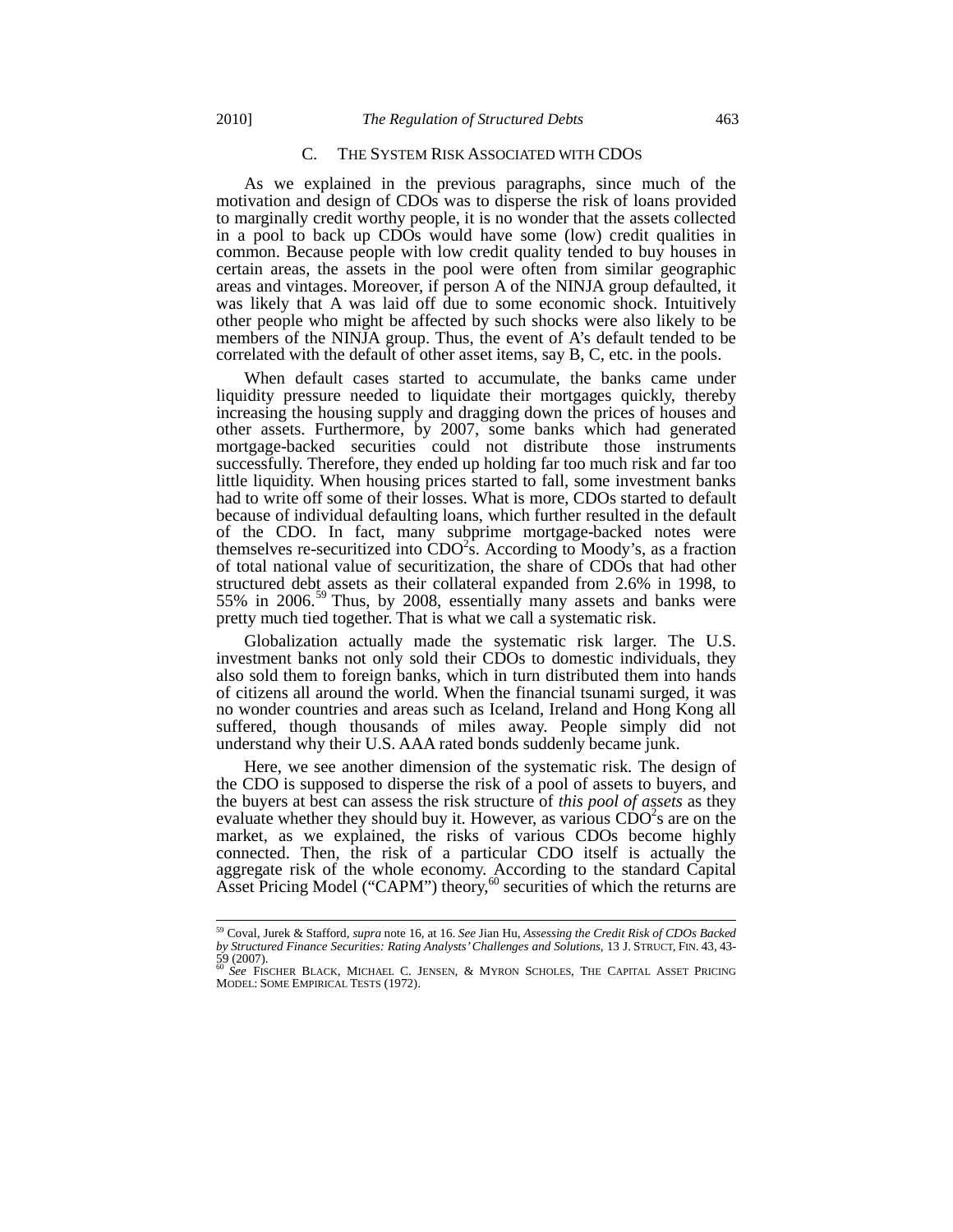correlated with the aggregate market should offer higher returns, whereas securities of which the returns are less correlated with the aggregate market may offer less returns. However, until the bubble burst in 2008, no one actually noticed the correlation between CDOs and the system risks. When the risk was finally realized, of course it was already too late.

#### V. SHOULD THE CDOS BE REGULATED? AND HOW?

After the financial tsunami began in 2008, a world economic recession followed, and everyone started to blame Wall Street, the Federal Reserve Board ("Fed"), and the U.S SEC.<sup>61</sup> There was also some blame placed on credit rating agencies such as Moody's and Fitch's.<sup>62</sup> In terms of publicly contemplated possibilities for remedial actions, we previously mentioned one proposal suggesting the raising of capital adequacy of those investment bankers that created off-balance-sheet vehicles, such as a pool of assets to back up the issuing of CDOs.<sup>63</sup> Alternately, there were also proposals to amend the accounting rules, somehow believed to be the cause of this financial tsunami merely because banks were forced to express on their financial statements losses not yet realized.<sup>64</sup>

It is of course outrageous to have sold billions of dollars of mis-rated CDOs; but firms do make various mistakes in the market. As long as there are no *systematic* errors, we tend to have ex post remedies rather than ex ante regulations. <sup>65</sup> The blame on the Fed and SEC was laid on their inefficiency in seeing the problems, identifying the housing/financial/asset bubbles, raising warnings, and acting in a timely fashion; however, this criticism does not give us much theoretical knowledge about the ex ante regulations of the CDO per se. In particular, if the asset bubble slowly grew undetected, would there be any reason to request the SEC to regulate the CDOs? Finally, we do not see any point in restricting the accounting accrual basis. Numerous accounting standards were published in the past decade, and we do not see any problems arising from them. In what follows, we propose some other directions to take in possible regulation.

#### A. CDO AS A "PROPERTY"

The reason we draw Figures 1–4, and 6 is to introduce the idea that an investment banker who sells a CDO is actually selling a created prioritized mortgage, a special kind of property, to individual buyers. Our purpose is to connect the possible regulation of CDOs with the doctrine of *numerus clausus*in property law, a topic well studied in the classic article by Thomas

<sup>61</sup> *See The Securities and Exchange Commission: Growing Insecurities*, THE ECONOMIST*,* Jan. 17, 2009, at 73. <sup>62</sup> *See* Sam Jones, Gillian Tett, & Paul J. Davies, *Error Gave Top Ratings to Debt Products*, FIN. TIMES,

May 20, 2008, at 1 (referring to the acknowledgment by *Moody's* of its negligence in inappropriately giving AAA-ratings to some structure financial commodities due to a "bug" in their rating model); <sup>63</sup> See discussion in the Introduction.<br><sup>64</sup> See Flight of the Locusts, THE ECONOMIST, Apr. 11, 2009, at 63.<br><sup>65</sup> See Charles D. Kolstad, Thomas S. Ulen, & Gary V. Johnson, *Ex Post Liability for Harm vs. Ex Ante* 

*Safety Regulation: Substitutes or Complements?*, 80 AM. ECON. REV. 888, 888–901 (1990).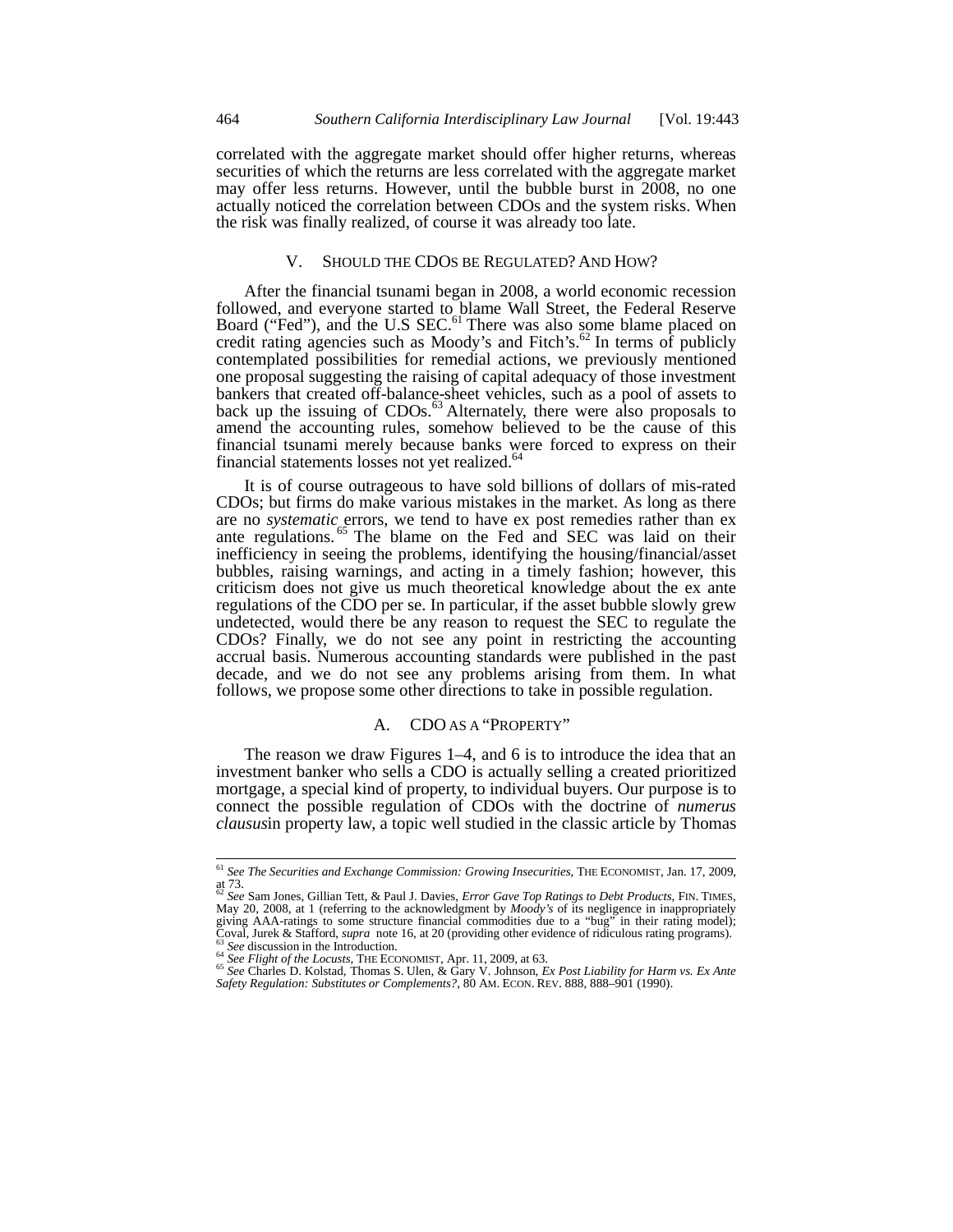W. Merrill and Henry E. Smith.<sup>66</sup> In that article, the authors provided numerous references and evidence explaining the prevalence of this *numerus clausus* principle, which says that despite various forms of contracts that can be created and allowed by courts, those forms of properties are usually limited; they can be extended only by legislation.<sup>67</sup> If someone created a new property such as a "Monday watch,"<sup>68</sup> then a court would usually neither honor such a new property right nor enforce its transactions. This is the case in countries following either civil law or common law traditions.

Before Merrill and Smith, there had been arguments explaining the *numerus clausus* principle. For instance, Richard Posner suggested that a property right may be limited to avoid the fragmentation of that property right that would act to increase the negotiation costs among many owners of a property.<sup>69</sup> However, Merrill and Smith provided persuasive arguments for limiting the form of a property right due to information costs.<sup>70</sup> Because the effects of contracts are restricted to people signing the contracts whereas the effects of properties are to individuals in general—creating new property right forms would have to consider the *externalities* that may impose on future parties in transactions.

Specifically, suppose someone created a new property right called a "Monday watch," with the restriction that a specific watch cannot be used on Mondays. This restriction will not only be revealed in its current transaction price, but will also affect future buyers and sellers. Parties to future non-Monday watch transactions will have to make sure that the watch they intend to buy does not have Monday or Tuesday or other holiday restrictions. Thus, if someone created a Monday watch, he also created external search and information costs for future potential buyers and sellers. However, if the types of properties are too narrow, it also has the cost of limiting the fulfillment of individual idiosyncratic purposes. The principle of *numerus clausus*, according to Merrill and Smith, is to create balance between the cost of information and search and the benefit of idiosyncratic demand.<sup>71</sup>

In practice, most CDOs are sold by investment banks to buyers, and the transaction is accomplished by a contract between the two sides involved. The terms of such contracts are often very complex and are usually over a 100 pages long. But given the acceptability of various forms of contracts by courts, most people did not tend to think of placing restrictions on the creation of CDOs. Rather, most people tend to suggest regulations on banks

<sup>66</sup> *See* Thomas W. Merrill & Henry E. Smith, *Optimal Standardization in the Law of Property: The* 

<sup>&</sup>lt;sup>67</sup> See id.<br><sup>68</sup> See id. at 1, 26–27 (which defines a hypothetical Monday watch as a property form that limits the ownership of the watch to some specific date or dates, say only Monday, or all days other than Monday).

<sup>69</sup> *See* RICHARD A. POSNER, ECONOMIC ANALYSIS OF LAW 556–60 (5th ed., Aspen Law & Bus. 1998)(1972). *See also* SHAVELL, *supra* note 39, at 31–32. <sup>70</sup> *See* Merrill & Smith, *supra* note 66. <sup>71</sup> *See id.*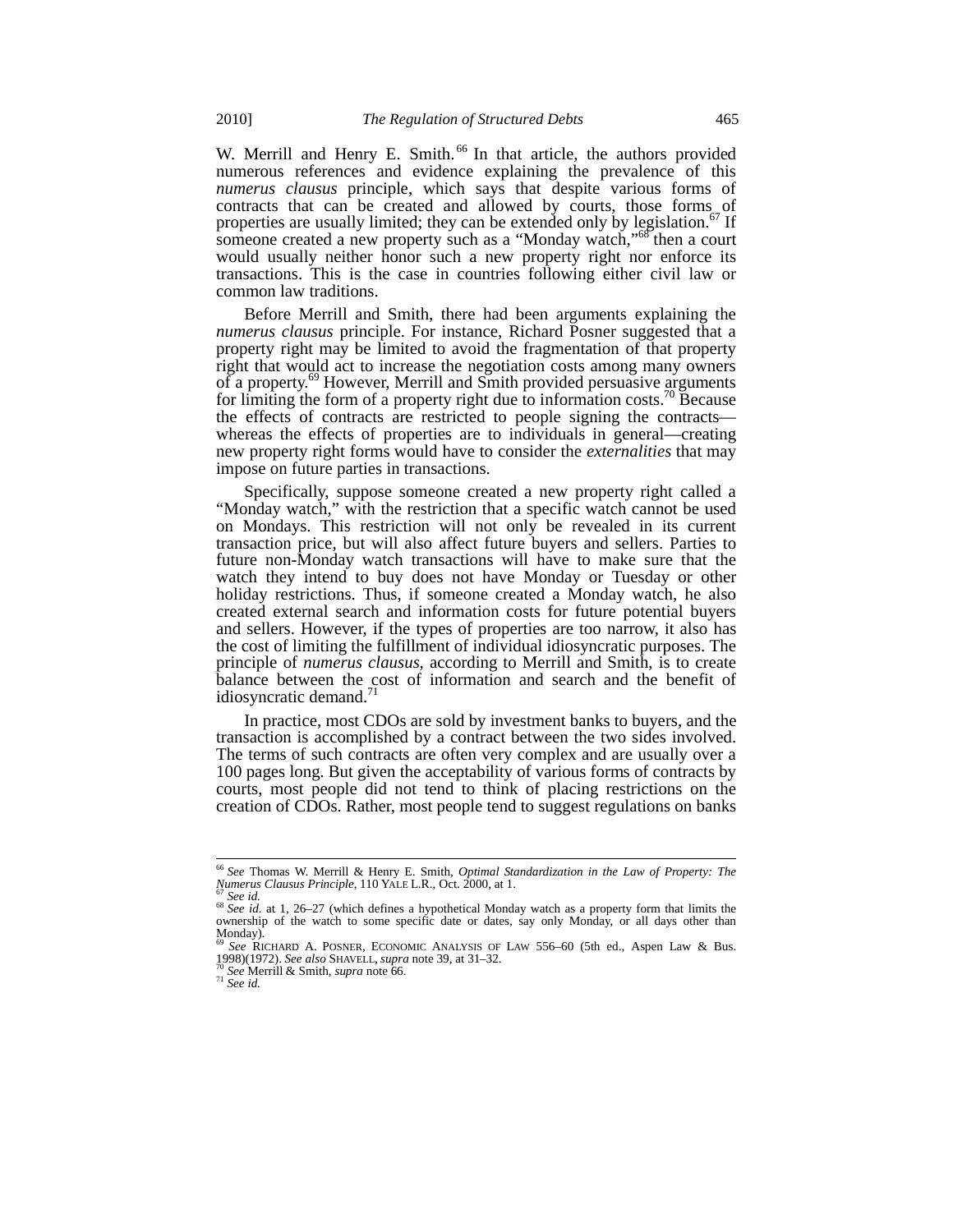concerning their capital adequacy, or on rating agencies concerning their capability.

In our previous discussion in Section III, we argued that CDOs are actually mortgage properties created by banks. We hope that this will alter the view of legal literature and facilitate new thinking on possible regulations from the perspective of CDOs as *properties*. Of course, we do not mean to propose regulations solely because CDOs are properties; we tend to point out, as in Merrill and Smith, the possible external costs associated with the invention of CDOs, and then suggest the reasons for regulation.

Our argument for the possible regulation of CDOs, however, is different from those proposed by Merrill and Smith. Merrill and Smith suggested that any creation of new property rights not only affects the pricing of the property currently in transaction, but also increases the search and assessment cost of future transactions, because buyers would have to find out or exclude the possible influence of such new property restrictions.72 This is a typical *externality* argument. But for the creation of CDOs, the externalities for government regulation have different interpretations. Let us explain below.

### B. CDO AS A NEW DRUG COMPOSED OF OLD CHEMICAL ELEMENTS

As we mentioned in Section III, CDOs go beyond the traditional passthrough securitization of a pool of assets by creating a prioritized mortgage with *new* information not contained in the original pool. This, we believe, is somewhat like creating a new chemical compound and a new drug, and marketing this new drug to people. An investment bank that invents a new CDO is like a pharmaceutical company, and the consultants or agents who sell or endorse these CDOs to buyers are like medical doctors who provide prescription advice. A new CDO may hurt the wealth and income of individual buyers, just like a new chemical compound may harm the health of the patient. Of course we know that losses in human health far outweigh financial losses, but the simile is useful.

A pharmaceutical company cannot claim that because carbon, oxygen, nitrogen and hydrogen are well-known chemical elements, a compound composed of these elements should also be allowed in the market. The U.S. Food and Drug Administration ("FDA") has strict regulations on all kinds of new drugs because a new compound, despite being composed of "old" elements, creates new risks. The chemical reaction in the human body to different drugs has uncertainties, and even if the impact of an individual chemical element is previously known, a new compound may trigger some unknown chemical reaction in the human body because of temperature, acidity or other variables. This is like the situation of prioritized risks. In a pool of assets composed of forty items, there are essentially 740 new correlation coefficients unspecified. All this information is unrelated to the individual assets in the pool. Compared with the original forty expected

<sup>72</sup> *See id.*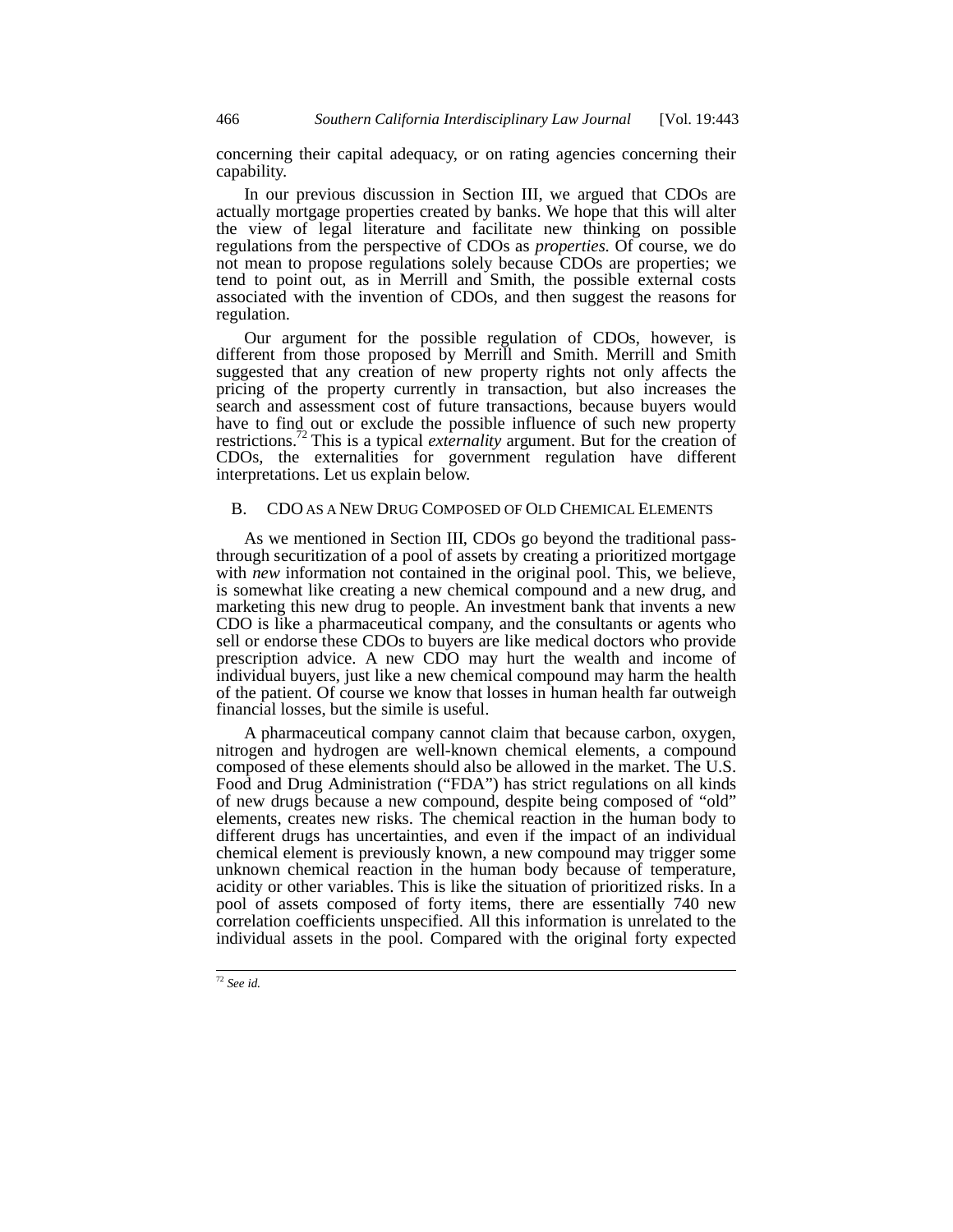values and forty variances of these assets that people do know, the information unknown to potential buyers is actually much more. The bank simply cannot say that it does not care about the potential damage that  $CDOs$  may have on buyers.<sup>73</sup>

We propose that the burden of checking information fall on the investment banks rather than the SEC. Investment banks that issue or endorse CDOs should determine the full range of information about the correlations and payoffs embedded in such notes. The SEC can review or check the solidness and assumptions behind the issuers' assessments. In the case of developing new drugs, the FDA does not have to determine the potential danger of the new drugs: the responsibility falls on the manufacturers. The FDA only reviews the results and processes presented by the manufacturers. Likewise, it is *not* the SEC's responsibility to perform the calculation of the correlation coefficients of these thousands of prioritized mortgage bundles for investment banks. Instead, the SEC should only assess whether investment banks have done their job responsibly. Without any effort to explore the correlation between pooled mortgages, the disclosure of information is far less than sufficient. The SEC can ban the transaction of some structured notes if the issuers did not do their jobs satisfactorily.

There is much information associated with the CDO that issuers should disclose but did not disclose in the past. Whether the investment bank provides investment consulting services or advises potential buyers does not matter. The investment consultants in banks are at best like medical doctors who know what the patients want and what kinds of treatments should be avoided, given the specific symptoms. However, even the best physicians can never advise on new drugs that have not gone through preclinical research or phase I–II experiments approved by the FDA. Of course, we agree that the problem of health is more serious than that of wealth, but the degree of seriousness does not totally relieve the burden of analysis by issuers of CDOs.

The above discussion does not suggest that all financial products be banned due to vague information. Nevertheless, our analysis does suggest that government agencies such as the SEC have the authority to form a review board to assess whether financial products that contain rather fuzzy information should go to the market or not. Viewed as a contract between buyers and sellers, the CDO should usually be legally recognized by the court. But viewed as a constructed mortgage property, the CDO should have a heightened review by authorities. Because the harm caused by financial commodities is presumably smaller than that caused by new drugs, the regulation does not have to be as strict as the FDA is on new drugs, wherein less than 5% of all INDs survive the review process of

 $73$  For more discussion on the regulations or restrictions on property rights due to the lack of information of individuals see SHAVELL, *supra* note 39, at 77–109.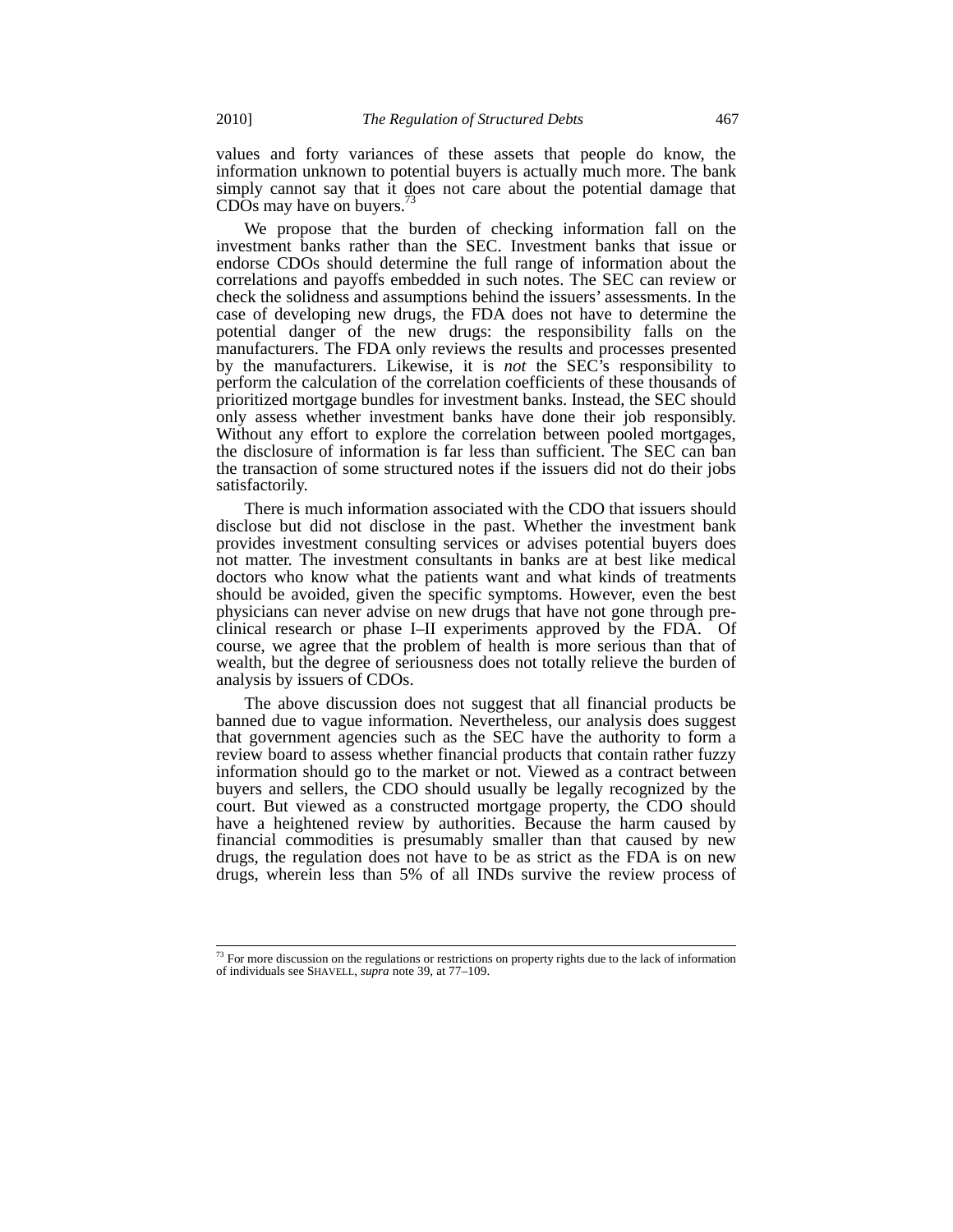FDA. <sup>74</sup> However, an enhanced review process certainly would force investment banks to explore potential harms of new financial products.

The same logic can be applied to the rating agencies. If a rating agency such as Moody's rates a CDO as AAA, it is also responsible to decide how to assess the correlation coefficients of defaults between a pair of assets in the pool. The SEC may not have the authority to regulate the rating agencies, but any CDO stake holders may legitimately question the rating agencies regarding any undisclosed information of correlation coefficients between assets.

## C. REGULATING THE SYSTEM EXTERNALITIES OF CDOS

Other than the concerns of information analysis and disclosure, the CDOs have other problems that may need government intervention. Without any regulation, the asset pools that are used to back up CDOs can come from anywhere. Because each bank does not have to check whether the assets they want to include have any particular feature similarities, such as locations, owner profiles, mortgage types, underwriters' backgrounds, as the types of CDOs expand, more and more originally independent risksharing CDOs may become too correlated. This connection is actually the source of what we call system risk or aggregate risk in Section IV. Despite the fact that each investment bank unilaterally uses financial engineering to find its optimal way to pool assets, to design priorities, and to issue structured notes for the purpose of risk-sharing, in the end they jointly bind themselves together and face an aggregate risk.

The situation is very much like an ecological externality or traffic congestion. Each household or firm decides optimally whether to emit  $CO<sub>2</sub>$ into the air. Given what other households and businesses are doing, one's best strategy is to emit as one wants. Because these decisions are made independently and all households are small, people believe that their individual actions would not affect the overall  $\overrightarrow{CO}_2$  level in the globe. However, when all individuals do the same, we have a global warming problem, and the result is a disaster.

Note that the ecological externality is different from the "Monday watch" externality raised in Merrill and Smith. The externality of excessive new property forms in Merrill and Smith are immediately felt by each individual who is about to do his or her own property transaction; there the externality is experienced by property owners one at a time. In the case of ecological externality, the whole world is tied tightly together because we share the same global environment. Over time, no one actually feels the externality. Since the global temperature is random, a warmer temperature trend may or may not be the trigger of such disasters as a melting ice field or changing landscape. However, the trend of global warming will

<sup>74</sup> *Success Rates in Biotech Going the Wrong Way*, BIOPORTFOLIO, Jan. 2009, *available at* http://www.bioportfolio.com/cgi-bin/sh000001.pl?REFPAGE=http%3a%2f%2fwww%2ebioportfolio %2ecom%2fcgi%2dbin%2facatalog%2f&WD=success%20way%20going%20wrong%20biotech%20ra tes&PN=Success%2dRates%2din%2dBiotech%2dGoing%2dThe%2dWrong%2dWay%2ehtml%23a13 63#a1363.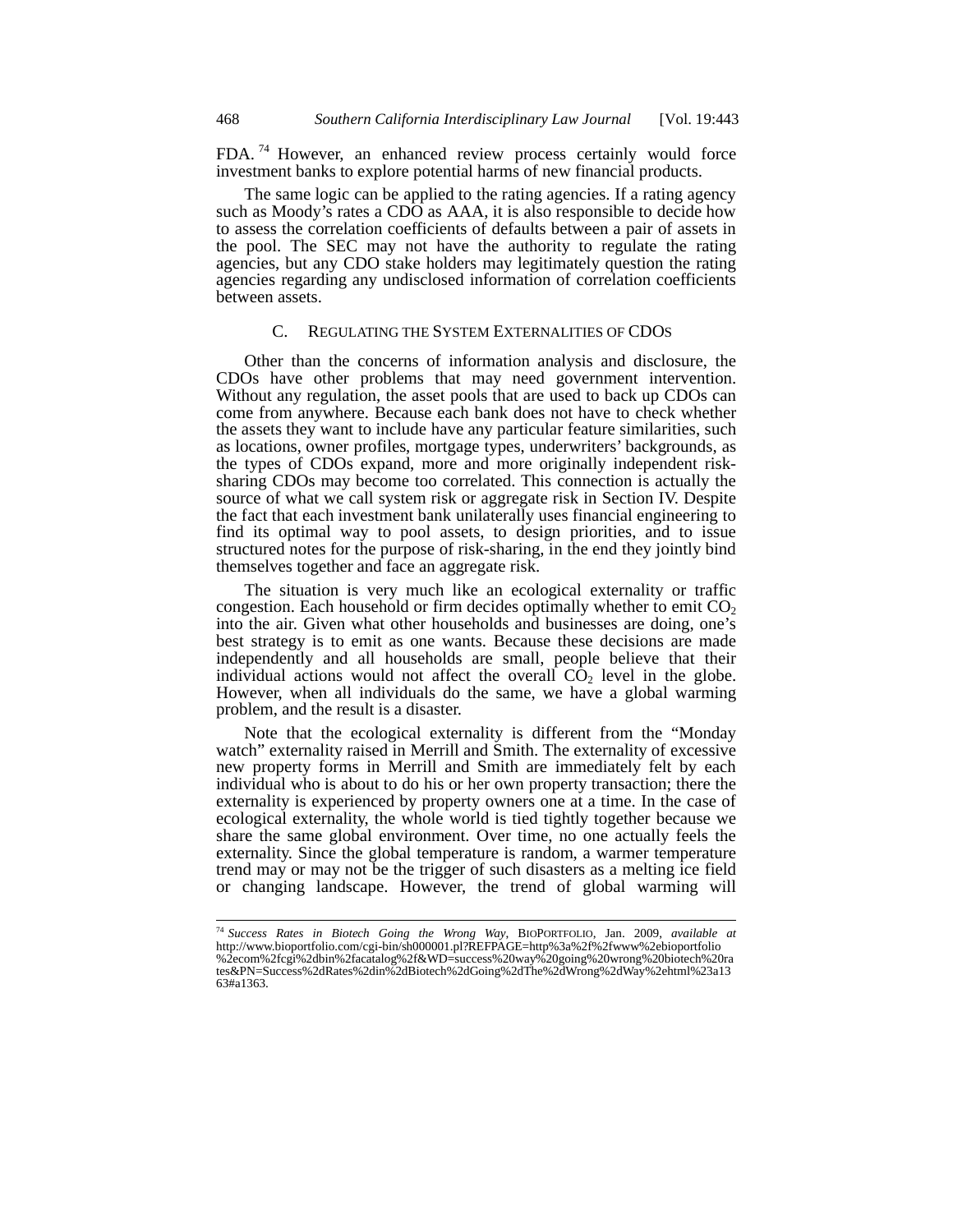definitely trigger a disaster some day. When this happens, then all individuals will be affected simultaneously, unlike the sequential externality pattern as described by Merrill and Smith.<sup>75</sup>

Because the sequential externality is experienced by individuals gradually, the result is the suppression of individual economic incentives and inefficient transactions. This inefficiency accumulates slowly. However, most ecological disasters might not be felt until it is too late. This is exactly the case for CDOs. The market for CDOs and other derivatives went well until the latter half of 2007, when suddenly the bubble burst, affecting everyone disastrously.

The externalities mentioned in Merrill and Smith allowed them to conclude that the form of properties may need to be restricted. The tradeoff is to balance the inefficiency cost caused by inflexible property types with the information cost of searching for possibly undisclosed property conditions. The situation is similar here. Although we suggest the existence of system externality associated with the individual invention of CDOs, we cannot conclude the degree of restriction the law should impose on the creation of CDOs or financial derivatives in general. The key, in our opinion, is the implicit connection derived from the fact that a new financial product has been created.

#### D. A PRINCIPLE OF REGULATING FINANCIAL DERIVATIVES

Knowing the danger of making an incomprehensive argument, we would like to propose a principle of regulation of CDOs which we call "the two-way spill-over principle." As is well known, all financial products are designed with a purpose in mind. For instance, futures are often designed to minimize the risk associated with some future uncertainties. Stock options are often designed to overcome the incentive problems of some agents of a firm. These financial derivatives are all connected with some events and may even have some priorities embodied in these events. For instance, the board of directors may grant a stock option to the CEO, specifying the payments and conditions in the option contract. Some conditions of this option may be bundled together, and may even look like a structured note based on these events. But since most of these conditions are only related to the performance of the individual firm itself, or at most the performance of the industry, much spill-over effect is unlikely.<sup>76</sup>

Next we consider the futures of stock indexes. It is true that the stock index is an aggregate risk; but we also tend to allow its free transaction. While a fall of the stock index may influence the price of the index futures, there is hardly any possibility to have an effect *the other way around*—that the buyers of such futures somehow prop up the price of the overall stock index.'

<sup>&</sup>lt;sup>75</sup> See Merrill & Smith, supra note 66.

<sup>&</sup>lt;sup>76</sup> In other words, the conditions of payments specified in these derivatives are unlikely to cause fundamental changes in other industries.

Stock prices of corporations are determined by their fundamentals, which in turn may be affected by the general economic condition, but not by stock index speculations.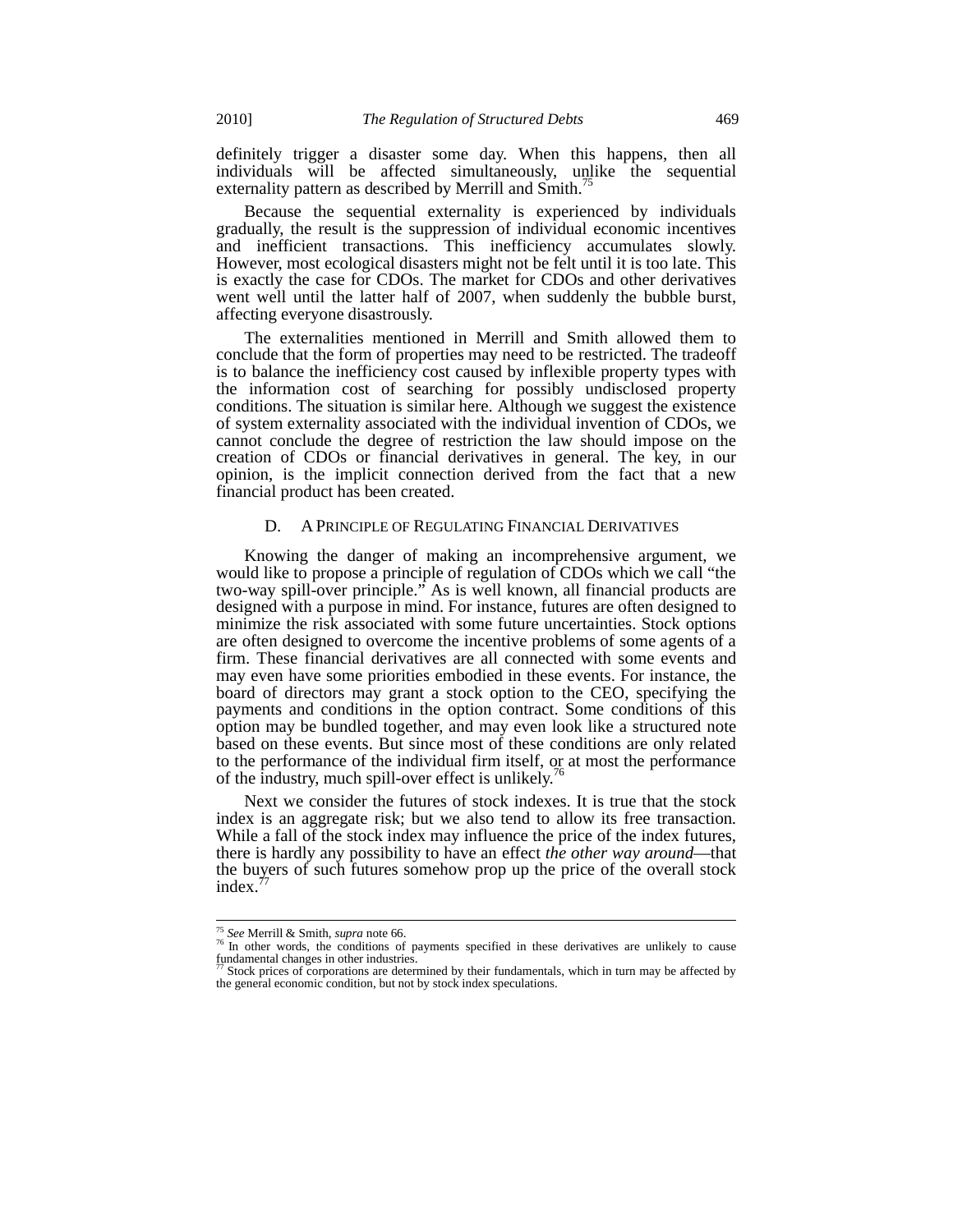The problem with the asset-backed CDO is that it has a spiral *two-way* spill-over effect. The prioritized CDO distributes the risk of mortgages, and this in turn lowers the overall risk of estate mortgages themselves. This lowered risk allows banks to loosen their credit check and risk management, which boosts housing demand, thereby increasing housing prices, and further raising the marginal profit of mortgaged loans. The increased loans lead to more risks to be distributed, and hence a more widespread sale of CDOs. The two-way spill-over effect is formed, because in each step there are strong economic incentives for agents to do things in a certain way.<sup>78</sup> If we are to restrict the types of mortgage-backed CDOs, this two-way spillover effect may be a guideline of our regulation. The SEC may want to think about demanding the issuers of new CDOs to prove their "safeness" by showing that there is no two-way spillover that can possibly arise. This may also be fruitful avenue of exploration in the future.

## VI. CONCLUDING REMARKS

In this Article, we analyze the basic problems of a CDO, the main source of the financial crises in 2008. We argue that a CDO is in fact a constructed mortgage property which harbors some intrinsic problems of moral hazard, externality, newly created information, and aggregate risk. Most of the existing discussion only touches on the moral hazard problem with no discussion of the other problems. Treating CDOs as a property with its intrinsic problems justifies more intensive regulation. Treating the CDO as a mortgage property rather than a contract strengthens the rationale of regulation in both common and civil law traditions.

As far as the regulation principle is concerned, since the bank that issues a structured mortgage with priority *creates* some new information, they should have the burden to inform potential buyers about the likely values of such information. The burden of proof should be laid on the shoulders of CDO issuers to insure that there is no externality or aggregate risk involved. The regulatory agency should review the proof of analysis provided by the issuer and approve or disapprove its issuance. The same principle applies to rating agencies such as Moody's; if they want to rate a CDO as AAA, they should provide their assessment about the correlation of default between all pairs in the asset pool. Failing to justify that correlation seems to imply a rating assessment without a basis.

There are, however, some avenues for future research where more effort is needed. Some other structured products may have similar problems as CDOs, but the appropriate regulations upon these financial products may be different. The main difference between a CDO and other structured products is that the CDOs are largely backed by mortgages and thus incentivize banks to lend more money and take more risks, while spreading the risk out to the innocent parties. However, if there is a CDO backed by

 $78$  On the one hand, the risk-spreading effect of CDOs makes banks loosen their credit checks, thereby propping up the real estate price bubbles. On the other hand, the crash of price bubbles depreciates the value of CDOs, which causes the liquidity constraints of many banks and hence the financial crisis. Both of these causalities can be reasoned and predicted.